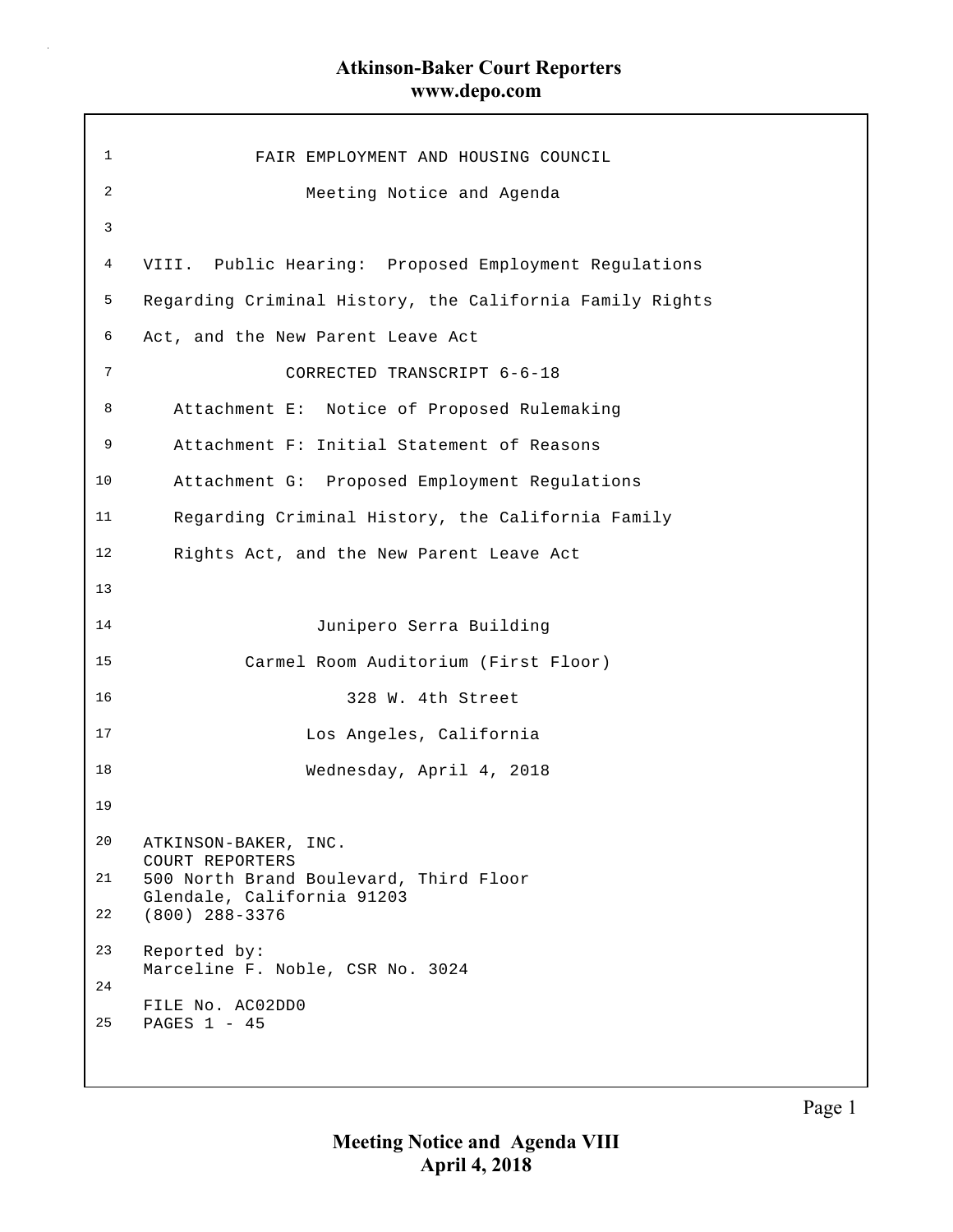| $\mathbf{1}$        | APPEARANCES:                                             | $1\,$          | gender, gender identity, gender expression, age, sexual  |
|---------------------|----------------------------------------------------------|----------------|----------------------------------------------------------|
| $\overline{a}$      | CHAIRMAN CHAYA MANDELBAUM<br>COUNCIL MEMBER DARA SCHUR   | 2              | orientation and military and/or veteran status.          |
| 3                   | COUNCIL MEMBER LISA CISNEROS                             | 3              | Proposed regulations are slated to appear in             |
|                     | COUNCIL MEMBER JOSEPH ORTIZ                              | 4              | the California Code of Regulations at Title 2, Sections  |
| 4                   | COUNCIL MEMBER DALE BRODSKY                              | 5              | 11017.1 and 11087 through -97.                           |
| 5                   | COUNCIL MEMBER TIM IGLESIAS                              | 6              | Copies of the proposed amendments are                    |
|                     | DIRECTOR KEVIN KISH                                      | 7              | available in the back of the room and are reflected in   |
| 6                   | <b>HOLLY A. THOMAS</b>                                   | 8              | Attachment D to the materials.                           |
|                     | <b>BRIAN SPERBER</b>                                     | 9              | The Notice and assistant Initial Statement               |
| $\overline{7}$<br>8 |                                                          | 10             | of Reasons are reflected in attachments.                 |
| 9                   | <b>SPEAKERS</b>                                          | 11             | I'm sorry, the proposed regulations are in               |
| 10                  | MELISSA PATACK                                           | 12             | Attachment G to the materials. And the Notice and        |
|                     | <b>DOUG BONEY</b>                                        | 13             | additional Statement of Reasons are there.               |
| 11                  | SARAH GLENN-LEISTIKOW                                    | 14             | The proposed regulations can also be found               |
| 12<br>13            |                                                          | 15             | on the Council's web page, the same case the last screen |
| 14                  |                                                          | 16             | is on.                                                   |
| 15                  |                                                          | 17             | We're holding this hearing as part of our                |
| 16                  |                                                          | 18             | formal rulemaking process. We noticed the hearing more   |
| 17<br>18            |                                                          | 19             | than 45-days ago in the California Regulatory Notice     |
| 19                  |                                                          | 20             | Register when it's published on February 16th, 2018, and |
| 20                  |                                                          | 21             | also noticed it via e-mail sent to thousands of          |
| 21                  |                                                          | 22             | individuals and stakeholders on the department's e-mail  |
| 22                  |                                                          | 23             | list and through posting on the Council's web page.      |
| 23<br>24            |                                                          | 24             | Pursuant to the notice, we are taking                    |
| 25                  |                                                          | 25             | testimony here today and we'll also accept written       |
|                     |                                                          |                |                                                          |
|                     | Page 2                                                   |                | Page 4                                                   |
|                     |                                                          |                |                                                          |
|                     |                                                          |                |                                                          |
| $\mathbf{1}$        | Los Angeles, California, Wednesday, April 4, 2018        | 1              | comments until 5 p.m. today, April 4th, 2018.            |
| 2                   | 11:40 a.m. - 12:36 p.m.                                  | $\sqrt{2}$     | You may e-mail your written comments to                  |
| 3                   |                                                          | $\mathsf 3$    | DFEHCouncil@DFEH.ca.gov, or you can submit them in the   |
| 4                   | CHAIRMAN MANDELBAUM: All right. We are                   | $\overline{4}$ | mail to the Council in care of Brian Sperber at the      |
| 5                   | back on the record and ready to commence with our public | 5              | DFEH's Los Angeles office located at 320 West            |
| 6                   | hearing regarding the Fair Employment Housing Act        | 6              | 4th Street, 10th Floor, Los Angeles, California, 90013.  |
| 7                   | Employment Regulations that address new provisions on    | $\sqrt{ }$     | If you brought a written copy of your                    |
| 8                   | criminal history and employment, the California Family   | 8              | comments and you have not separately submitted them, you |
| 9                   | Rights Act and the New Parent Leave Act.                 | 9              | can give them to Brian Sperber here today.               |
| 10                  | Again, welcome to this section of the                    | $10$           | If you haven't brought them, please remember             |
| 11                  | meeting and this hearing.                                | 11             | to submit them by 5 p.m. today.                          |
| 12                  | I'm the Chair of the Council, Chaya                      | 12             | Anyone who testifies here today or submits               |
| 13                  | Mandelbaum, and joining me are colleagues on the         | 13             | written comments will receive a copy of any changes or   |
| 14                  | Council, Dale Brodsky, Dara Schur, Tim Iglesias, Joseph  | 14             | amendments the Council makes in response to this round   |
| 15                  | Ortiz, and Lisa Cisneros, along with the ex-officio      | 15             | of public comment and will have an opportunity to        |
| 16                  | member and director of the department, Kevin Kish.       | 16             | provide additional comments during a 15-day period if    |
| $17\,$              | We are here to take public comments and                  | $17$           | the Council makes further changes.                       |
| 18                  | testimony regarding the criminal history and employment, | 18             | We'll consider each comment here today as                |
| 19                  | California Family Rights Act and New Parent Leave Act    | 19             | well as all written comments received and the comments   |
| 20                  | draft proposed -- amended to the FEHA regulations.       | 20             | will be responded to in the Council's Final Statement of |
| 21                  | As it relates to employment, the FEHA                    | 21             | Reasons, which will be part of the rulemaking record.    |
| 22                  | prohibits harassment and discrimination because of race, | 22             | The hearing is being transcribed by a                    |
| 23                  | religious creed, color, national origin, ancestry,       | 23             | certified court reporter and the transcript of the       |
| 24                  | physical disability, mental disability, medical          | 24             | hearing as well as the written comments will be part of  |
| 25                  | condition, genetic information, marital status, sex,     | 25             | the official rulemaking record.                          |

2 (Pages 2 to 5)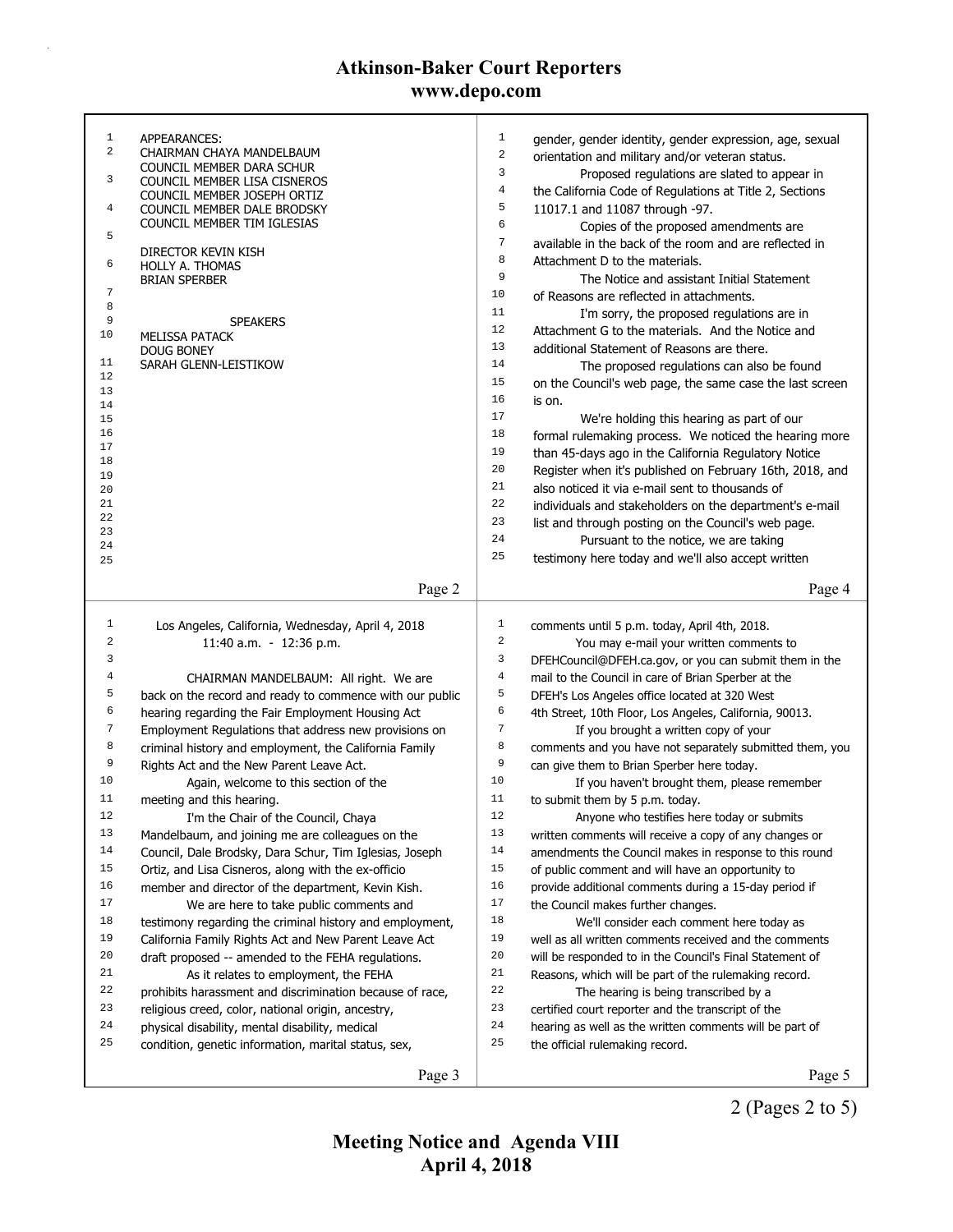| 25               | their jobs, must undergo a background check, and that is | 25                      | So we would like some clarity from the                   |
|------------------|----------------------------------------------------------|-------------------------|----------------------------------------------------------|
|                  |                                                          |                         |                                                          |
|                  |                                                          |                         |                                                          |
| 24               | under the Education Code, teachers, in order to hold     | 24                      | background check.                                        |
| 23               | teacher credential. And as we -- as you may be aware,    | 23                      | of employment is an employer allowed to conduct a        |
| 22               | And they can only be employed if they have appropriate   | 22                      | and these regulations, which say that only upon an offer |
| 21               | from the California Commission on Teacher Credentials.   | 21                      | Now, you overlay that with the current law               |
| 20               | So the teachers hold appropriate credentials             | 20                      | So that's the basic issue.                               |
| 19               | and welfare, studio teachers.                            | 19                      | children.                                                |
| 18               | as performers, and also provide for their safety, health | 18                      | that that teacher is appropriate to be working with      |
| 17               | who are onset to educate the children, who are working   | 17                      | report time, that that producer can have the confidence  |
| 16               | our industry. And it concerns children and the people    | 16                      | time or at 8 o'clock in the morning asking for a noon    |
| 15               | And this is really about a narrow part of                | 15                      | said at 5 o'clock one afternoon for an 8 o'clock report  |
| 14               | of the regulation.                                       | 14                      | And that way when the producer calls, like I             |
| 13               | checks, the criminal history background check provision  | 13                      | criminal history in their background.                    |
| 12               | I'm here to talk really only about the background        | 12                      | are on the availability list do not have any negative    |
| 11               | So let me start by framing the issues. And               | 11                      | check periodically and to ensure that those teachers who |
| 10               | In addition, CBS is an associate member of the MPAA.     | 10                      | union agree -- that CATS should conduct a background     |
| 9                | Paramount Pictures, Sony Pictures and Warner Brothers.   | 9                       | process, the parties agree -- that is, producers and the |
| 8                | both associations, are Disney, Fox, NBC Universal,       | 8                       | And so, again, through the bargaining                    |
| 7                | Our member companies, which are shared by                | 7                       | keep this availability list.                             |
| 6                | for these producers and distributors.                    | 6                       | And so one of the tasks that it does is to               |
| 5                | which is the multi-employer collective bargaining agent  | 5                       | the motion picture and television industry.              |
| 4                | Alliance of Motion Picture and Television Producers,     | $\bf 4$                 | performs many functions for the convenience and good of  |
| 3                | representation of our sister trade association, the      | 3                       | employer pays into the trust fund and Contract Services  |
| 2                | We are here also today in conjunction -- in              | $\sqrt{2}$              | called Contract Services. It's a trust fund. The         |
| $\mathbf{1}$     | theaters to home entertainment to streaming services.    | 1                       | availability list is maintained by an organization       |
|                  |                                                          |                         |                                                          |
|                  | Page 6                                                   |                         | Page 8                                                   |
| 25               | creative content across all platforms, from movie        | 25                      | is an availability list of teachers. And that            |
| 24               | the leading producers and distributors of film and       | 24                      | process, what has developed -- what has been developed   |
| 23               | The MPAA is the trade association. We're                 | 23                      | And through that collective bargaining                   |
| 22               | Picture Association of America.                          | 22                      | approach, but we agree in the principles.                |
| 21               | MS. PATACK: Melissa Patack with the Motion               | 21                      | principles about this issue. A slightly different        |
| 20               | THE REPORTER: Thank you.                                 | $20$                    | that local. And we have -- we agree on many, many        |
| 19               | card.                                                    | 19                      | my colleague, Doug Boney, who is the business agent with |
| 18               | is Melissa Patack. P-a-t- -- I'm going to bring you a    | 18                      | that represents studio teachers -- and you'll hear from  |
| 17               | MS. PATACK: Members of the Council, my name              | $17$                    | Stage Employees, and Local 884, that is the local union  |
| 16               | start us off on public comment?                          | 16                      | with IATSE, the International Alliance of Theatrical and |
| 15               | Without further ado, would someone like to               | 15                      | So through the collective bargaining process             |
| 14               | wishing to testify have had an opportunity to do so.     | 14                      | have made an offer to that particular teacher.           |
| 13               | So we'll hear testimony until all those                  | 13                      | the employer/producer to do a background check once they |
| 12               | transcript of what you're saying.                        | $1\,2$                  | So there really isn't the opportunity for                |
| 11               | That will help create a nice, clean                      | 11                      | morning.                                                 |
| 10               | brought a card, you can give it to the court reporter.   | 10                      | teacher's available to report to work at 8 a.m. the next |
| 9                | introducing yourselves, spelling your name. And if you   | 9                       | get a call at 5 o'clock one afternoon asking if that     |
| 8                | not be sworn in. But hopefully you can please start by   | 8                       | production, minors -- it could be that a teacher could   |
| 7                | speak into the microphone when you testify. You will     | $\boldsymbol{7}$        | Production has very irregular hours. And in the case of  |
| 6                | We'd ask that you come to the front and                  | 6                       | morning and you work until 5 o'clock at night.           |
| 5                | that one person, only one person speaks at a time.       | 5                       | businesses are, that you come in at 9 o'clock in the     |
| $\overline{4}$   | particularly given the technical terms being used. And   | $\,4$                   | It's not -- our -- our sets are not run the way other    |
| 3                | would in the ordinary course of conversation,            | 3                       | production -- production scheduling is a major factor.   |
| $\boldsymbol{2}$ | it is critical that we speak as slowly -- slower than we | $\overline{\mathbf{c}}$ | In the motion picture industry, time and                 |
| $\mathbf{1}$     | Because this hearing is being transcribed,               | $\mathbf 1$             | done through the Department of Education.                |
|                  |                                                          |                         |                                                          |

3 (Pages 6 to 9)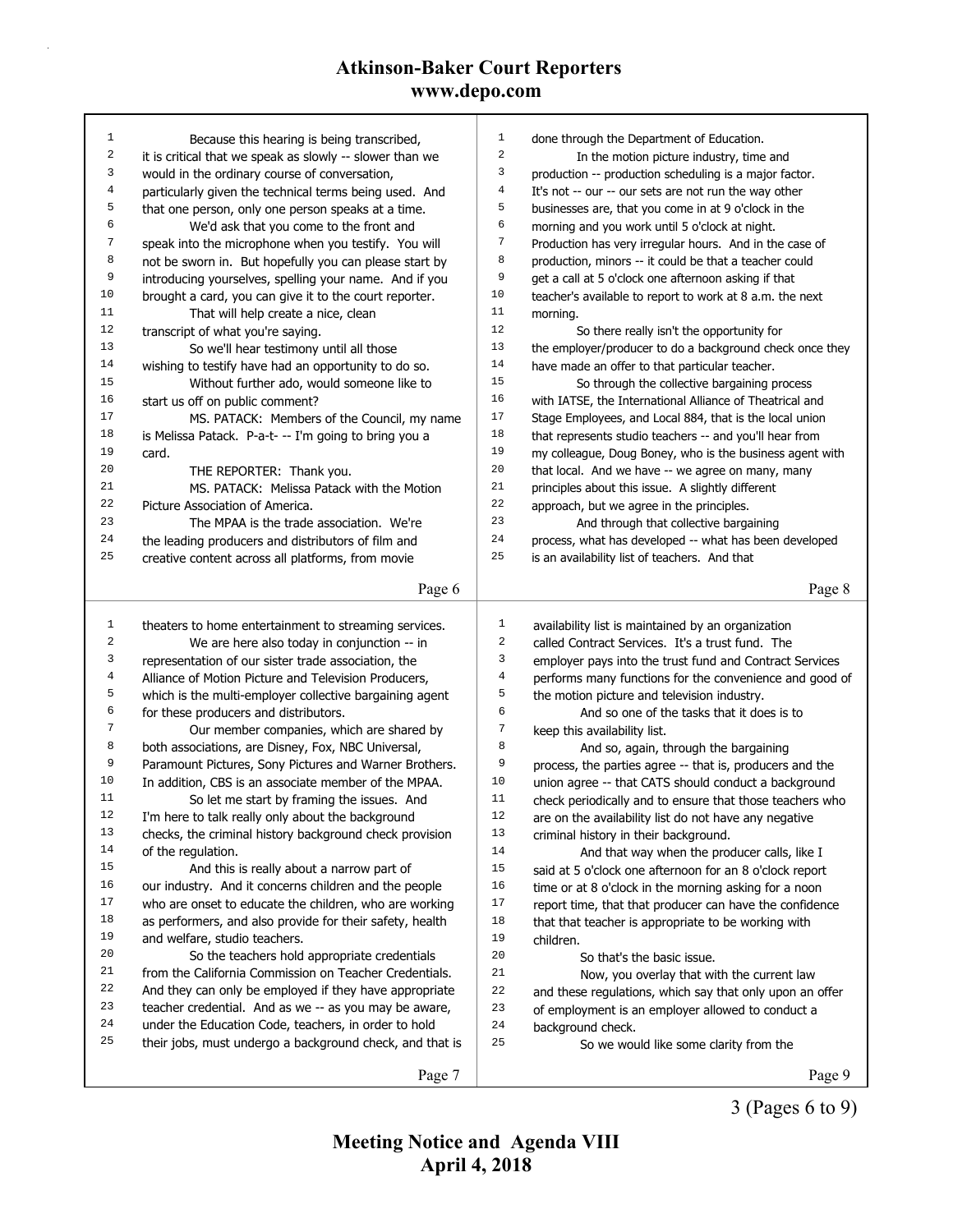| 1                |                                                                                                                | 1                |                                                                                                       |
|------------------|----------------------------------------------------------------------------------------------------------------|------------------|-------------------------------------------------------------------------------------------------------|
| $\sqrt{2}$       | Council that the circumstances that I have just                                                                | $\overline{2}$   | MS. PATACK: Sure.<br>COUNCIL MEMBER SCHUR: I just want to make                                        |
| 3                | described, that availability list, is the equivalent of<br>an offer of employment. It's not for any particular | 3                |                                                                                                       |
| 4                |                                                                                                                | $\overline{4}$   | sure that I understand the process.                                                                   |
| 5                | employer, we can see that, but it is an offer -- a<br>presentation that the teacher is available and that the  | 5                | So in order to get the credentials, the<br>state conducts a background check.                         |
| 6                | employers know that that teacher is -- has the                                                                 | 6                | MS. PATACK: Yes.                                                                                      |
| 7                | credentials as well as the appropriate background to be                                                        | $\boldsymbol{7}$ | COUNCIL MEMBER SCHUR: But then your                                                                   |
| 8                | working with children.                                                                                         | 8                |                                                                                                       |
| 9                | We think that the two -- there are two                                                                         | 9                | contracting association conducts an additional<br>background check before the teachers are put on the |
| 10               | exceptions that this falls into potentially with a                                                             | 10               | list.                                                                                                 |
| 11               | little bit of clarification. Exception A says that,                                                            | 11               | MS. PATACK: Availability list, yes.                                                                   |
| 12               | "where the position is one for which a state or local                                                          | 12               | COUNCIL MEMBER SCHUR: Okay.                                                                           |
| 13               | agency is otherwise required by law to conduct a                                                               | 13               | MS. PATACK: Yes. The education department,                                                            |
| 14               | conviction history background check" -- and we think by                                                        | 14               | they do a background check when the credential is up for                                              |
| 15               | adding a few extra words -- "including a position                                                              | $15$             | renewal. There is also a -- the live -- we                                                            |
| 16               | requiring a credential issued by the California                                                                | 16               | understand -- we know and recognize that the education                                                |
| 17               | Commission on Teacher Credentialing," that that would                                                          | 17               | department does have an ongoing obligation. However, we                                               |
| 18               | recognize our process.                                                                                         | 18               | feel very strongly and have reached this agreement with                                               |
| 19               | And again, put the premature of, you know, a                                                                   | 19               | the union who represents the teachers and they also feel                                              |
| 20               | stamp that indicates that the commission -- that the                                                           | 20               | it's important that the teachers -- they're not working                                               |
| 21               | Department of Fair Employment and Housing would regard                                                         | 21               | in a classroom setting, they're working individually.                                                 |
| 22               | our process as within the boundaries of the law.                                                               | 22               | They're also responsible not just for teaching children                                               |
| 23               | Alternatively, exception D says that, "where                                                                   | 23               | under five, they're responsible for the health, safety                                                |
| 24               | the position is one that an employer and employer's                                                            | 24               | and welfare of the children.                                                                          |
| 25               | agent is required by any state, federal or local law" --                                                       | 25               | And so maybe it's a little bit belt and                                                               |
|                  |                                                                                                                |                  |                                                                                                       |
|                  | Page 10                                                                                                        |                  | Page 12                                                                                               |
|                  |                                                                                                                |                  |                                                                                                       |
|                  |                                                                                                                |                  |                                                                                                       |
| $\mathbf{1}$     | and again, the Educational Code does require that                                                              | $\mathbf{1}$     | suspenders, but there is a collective bargaining                                                      |
| 2                | teachers undergo a background check by any state,                                                              | 2                | understanding through the collective bargaining process,                                              |
| 3                | federal or local law to conduct criminal background                                                            | 3                | an agreement that Contract Services should conduct this                                               |
| $\overline{4}$   | checks for employment purposes or to restrict employment                                                       | 4                | background check to ensure that the teachers have the                                                 |
| 5<br>6           | based on criminal history.                                                                                     | 5<br>6           | appropriate background.                                                                               |
|                  | And then, again, we would recommend                                                                            |                  | We understand that the framework in which                                                             |
| $\boldsymbol{7}$ | asserting that same clause at the end of that, including                                                       | 7                | we're allowed to conduct motion picture production is                                                 |
| 8                | a position requiring a credential issued by the                                                                | 8                | unconventional. You know, we're taking kids out of                                                    |
| 9<br>10          | California Commission on Teacher Credentialing.                                                                | 9                | school and we are providing education, but we're also --                                              |
| 11               | So we're recommending and we're requesting                                                                     | 10<br>11         | producers are providing education through the studio                                                  |
| 12               | that the Council give consideration to adding some                                                             | 12               | teachers as well as working to ensure the safety of the                                               |
| 13               | clarity for us in either of those sections that                                                                | 13               | children as well.                                                                                     |
| 14               | currently provide for an exception.                                                                            |                  | So may be extra precautionary, but we think                                                           |
| 15               | And I would also just point out that the                                                                       | 14<br>15         | it's warranted and it's worked for decades and decades.                                               |
| 16               | draft regulations made reference to a law in                                                                   | 16               | COUNCIL MEMBER BRODSKY: Another point of                                                              |
| 17               | Los Angeles, we -- we have worked out an arrangement                                                           | $17$             | clarification. Once you get on the list, you're                                                       |
| 18               | with the City of Los Angeles with the help -- in                                                               | 18               | basically offered the position?                                                                       |
| 19               | partnership with Local 884 and the City of Los Angeles,                                                        | 19               | MS. PATACK: Well, you're available for a                                                              |
| 20               | the law that they have on background checks acknowledges                                                       | 20               | position. Remember, there are many, many production                                                   |
| 21               | our process and our process of having this availability                                                        | 21               | companies. It doesn't mean that you have a report date                                                |
| 22               | list and having Contract Services provide this --                                                              | 22               | or time. What it means is that at any time a producer                                                 |
| 23               | conduct the background check, if that is not contrary to<br>the Los Angeles city ordinance.                    | 23               | calls you to check your availability and asks if you're                                               |
| 24               | COUNCIL MEMBER SCHUR: May I ask a                                                                              | 24               | available to report, you know, the next day or --<br>COUNCIL MEMBER BRODSKY: Do you have to go        |
| 25               | clarifying question?                                                                                           | 25               | through an additional screening process after you're                                                  |
|                  | Page 11                                                                                                        |                  | Page 13                                                                                               |

4 (Pages 10 to 13)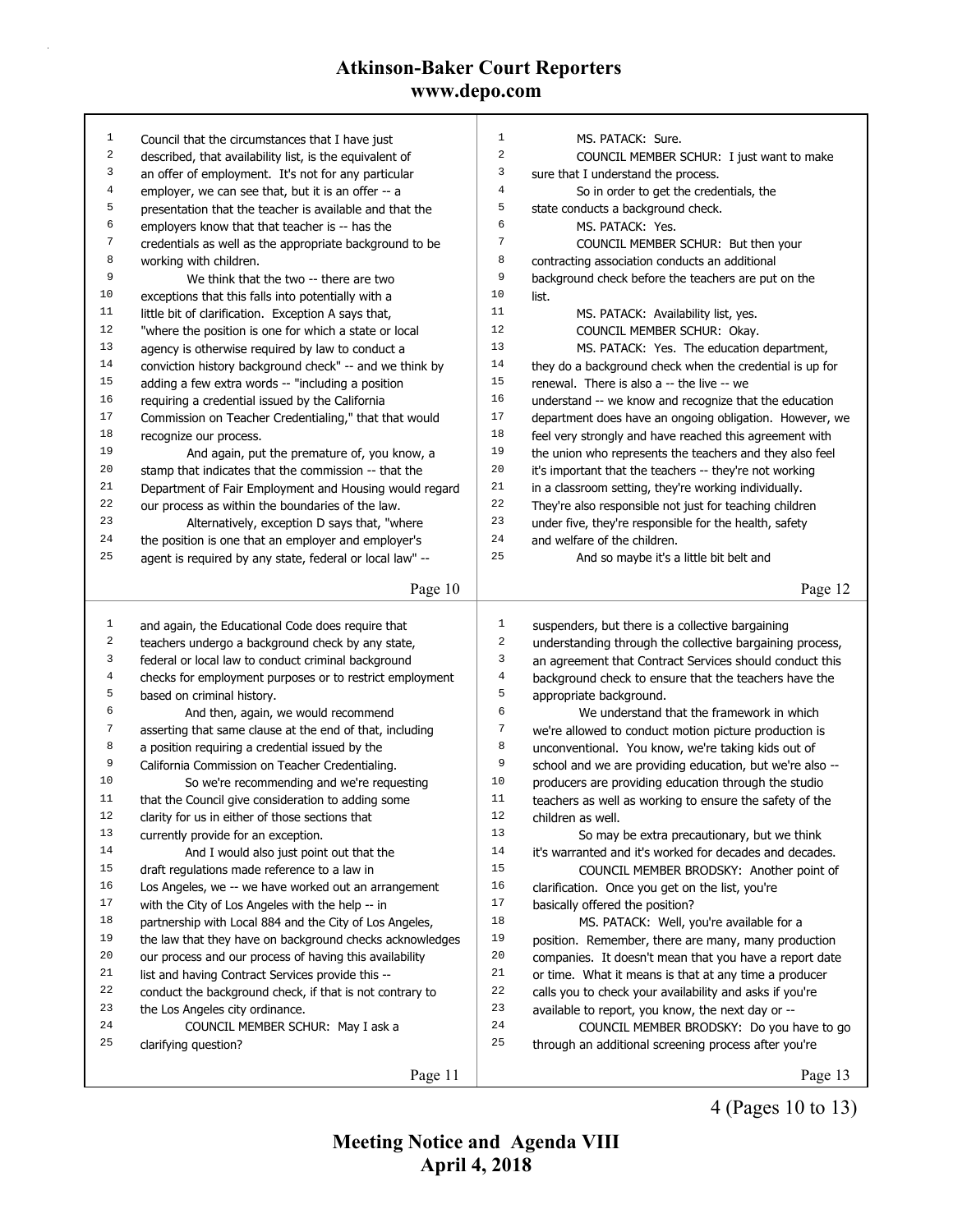| $\mathbf{1}$   | placed on that availability list?                        | $\mathbf{1}$   | line between what you're going to, you know, include in  |
|----------------|----------------------------------------------------------|----------------|----------------------------------------------------------|
| 2              | MS. PATACK: I don't -- I think that's why                | $\overline{a}$ | your exemption?                                          |
| 3              | and maybe that does speak to this a little bit better    | 3              | MS. PATACK: Well, again our -- correct.                  |
| 4              | that the individual company would then probably not      | $\overline{4}$ | Our suggested language references only the California    |
| 5              | conduct an additional background check.                  | 5              | commission on teacher credentialing. It would be         |
| 6              | Some of this is also -- if we didn't have                | $\epsilon$     | that -- that category.                                   |
| 7              | this mechanism, somebody might work at Paramount this    | $\overline{7}$ | COUNCIL MEMBER BRODSKY: Which is my point.               |
| 8              | week, next week get a job at Warner Brothers, they've    | 8              | It's singling out one type of licensing. And then        |
| 9              | undergone a background check from Paramount, now         | 9              | you -- you know, it presents a lot of questions, what    |
| 10             | Warner Brothers wants to do a background check only one  | 10             | about the others where their licensing departments or    |
| 11             | week later.                                              | 11             | background checks might, you know, come up.              |
| 12             | So knowing that Contract Services has                    | 12             | COUNCIL MEMBER ORTIZ: I have questions too               |
| 13             | performed and conducted this background check, I think,  | 13             | about where this falls in the process. Because I know I  |
| 14             | gives all the companies, you know, comfort and assurance | 14             | can label my expertise as a laborer, but I know there    |
| 15             | that there is criminal-free background.                  | 15             | are unions quite often that have availability lists      |
| 16             | COUNCIL MEMBER BRODSKY: I'm trying to get a              | 16             | where these individuals are tested, not only in order to |
| 17             | sense of how the availability list goes into the         | 17             | get on the list but then before they are dispatched to   |
| 18             | framework of post offer and preoffer. And in public      | 18             | the contractor in the cases I know.                      |
| 19             | education, which I deal with a lot in my 9:00 to 5:00    | 19             | I'm wondering if we've ever solicited input              |
| 20             | job, you do -- I mean, there is substitute teachers all  | 20             | from the DIR or figure out where the state's position is |
| 21             | the time.                                                | 21             | and how that's interpreted, whether there's somehow an   |
| 22             | MS. PATACK: The school would rely on that                | 22             | exemption that's implied in here or whether it, perhaps, |
| 23             | credential as being --                                   | 23             | doesn't fall into the rubric of a preemployment inquiry  |
| 24             | COUNCIL MEMBER BRODSKY: You have gone                    | 24             | if it's an availability list.                            |
| 25             | through, you know, but if -- if there is a post offer,   | 25             | I guess I need clarification.                            |
|                |                                                          |                |                                                          |
|                | Page 14                                                  |                | Page 16                                                  |
|                |                                                          |                |                                                          |
|                |                                                          |                |                                                          |
| 1              | you may be subjected to a live -- but that's after       | $1\,$          | CHAIRMAN MANDELBAUM: Do you know whether                 |
| 2              | you've been offered the position. I'm trying to get a    | $\sqrt{2}$     | this issue was raised with the legislature when they     |
| 3              | sense in this context whether that availability is pre   | 3              | were adopting the --                                     |
| $\overline{4}$ | or post offer?                                           | $\overline{4}$ | MS. PATACK: It was not.                                  |
| 5              | MS. PATACK: It's -- again, it's -- it                    | 5              | CHAIRMAN MANDELBAUM: So it wasn't expressly              |
| 6              | doesn't fit exactly into that model because, like I      | 6              | considered and rejected in terms of the exception, the   |
| 7              | said, you could get a call at 5 o'clock today asking the | $\sqrt{ }$     | delineated statute?                                      |
| 8              | teacher could you come to work tomorrow at 8 a.m.        | 8              | MS. PATACK: Exactly right. We did not                    |
| 9              | And so at that point, that's an offer,                   | 9              | engage in the legislative process last year.             |
| 10             | that's a firm offer. Once -- if they're on the           | 10             | Any other questions?                                     |
| 11             | availability list, they're available and eligible, not   | 11             | Okay. I've submitted a letter and I will                 |
| 12             | necessarily with a specific report time or --            | 12             | also submit it by e-mail this afternoon.                 |
| 13             | COUNCIL MEMBER BRODSKY: No, I understand                 | 13             | Thank you for your time and your                         |
| 14             | that.                                                    | 14             | consideration.                                           |
| 15             | MS. PATACK: So that really -- the reason                 | 15             | CHAIRMAN MANDELBAUM: Thank you.                          |
| 16             | for this Contract Services conducted background check is | 16             | COUNCIL MEMBER ORTIZ: Thank you for raising              |
| 17             | the recognition that in that short time gap the employer | 17             | this issue.                                              |
| 18             | isn't going to have time to run the background check.    | 18             | MR. BONEY: Council members, my name is Doug              |
| 19             | COUNCIL MEMBER BRODSKY: There are a lot of               | 19             | Boney, B-o-n-e-y. I am the business representative for   |
| 20             | other entities and circumstances where people have to be | 20             | the Motion Pictures Studio Teaches and Welfare Workers   |
| 21             | licensed. So I'm concerned about putting into a          | 21             | of Local 884 of the International Alliance of Theatrical |
| 22             | regulation one particular type of -- because then we're  | 22             | Stage Employees, Moving Picture Technicians, Artists and |
| 23             | opening up does that mean, for example, medical          | 23             | Allied Crafts of the United States, its territories and  |
| 24             | licensing personnel have to -- you know, should be       | 24             | Canada.                                                  |
| 25             | accepted in the same way or wherever do you draw the     | 25             | Pleased to be here to present the views on               |
|                | Page 15                                                  |                | Page 17                                                  |

5 (Pages 14 to 17)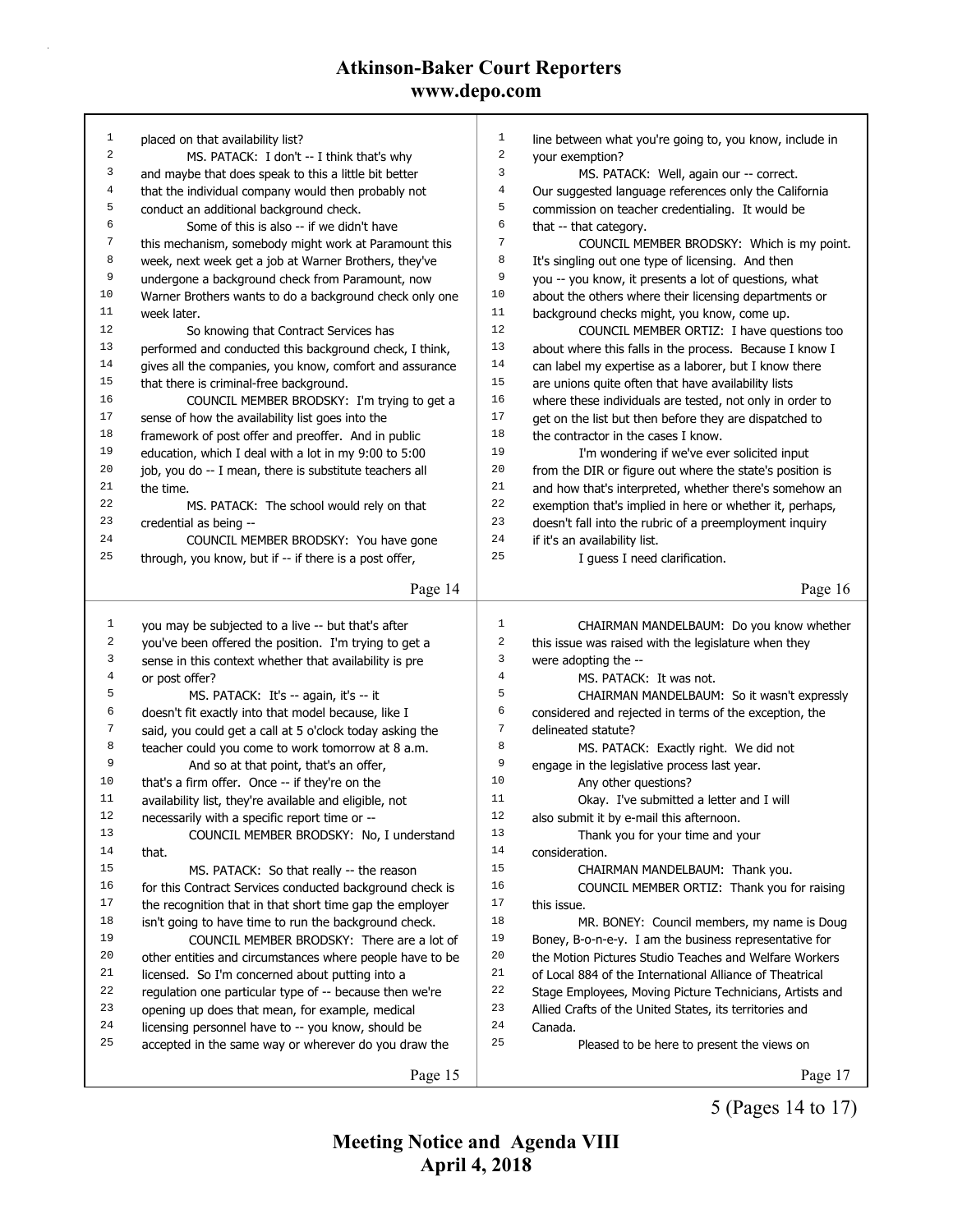| $\mathbf{1}$ | Local 884 on the proposed rulemaking, and hopefully           | $\mathbf{1}$   | teacher.                                                   |
|--------------|---------------------------------------------------------------|----------------|------------------------------------------------------------|
| 2            | answer some of your questions that you have.                  | $\sqrt{2}$     | On the other hand, in Local 884's view,                    |
| 3            | The proposed language suggested by Local 884                  | 3              | studio teachers are not subject to the statutory           |
| 4            | and its international union, the IATSE, for a new             | $\overline{4}$ | exemptions in Government Code Section 12952 in large       |
| 5            | subsection on the regulations is contained in a letter        | 5              | part because they are employed by production companies,    |
| 6            | from the IATSE to the Council which was e-mailed to the       | 6              | not by school districts or private schools.                |
| 7            | Council yesterday.                                            | $\overline{7}$ | The very fact that studio teachers work for                |
| 8            | I'll provide you an additional copy of that                   | 8              | production companies means that their employment is        |
| 9            | letter.                                                       | 9              | generally short term. Many studio teachers teach and       |
| 10           | My purpose here today is to amplify on that                   | 10             | work for multiple production companies in a single year.   |
| 11           | proposal. AB 1008, eliminates a preoffer of employment        | 11             | And while a studio teacher's assignment can extend for     |
| 12           | criminal background check and provides an applicant who       | 12             | weeks or even months, many assignments are short term,     |
| 13           | has a negative result with an opportunity to respond in       | 13             | often just a day.                                          |
| 14           | an individualized assessment of whether the individual        | 14             | So preemployment screening is often                        |
| 15           | should be hired.                                              | 15             | impractical.                                               |
| 16           | Unfortunately, this protocol is almost                        | 16             | Given those competing requirements, the                    |
| 17           | impossible to administer in the context of employment of      | 17             | union represented studio teachers have agreed in a         |
| 18           | studio teachers because of the intermittent nature of         | 18             | collective bargaining to a background check that is        |
| 19           | their employment and it ends up disadvantaging the            | 19             | conducted not after an offer has made by a production      |
| 20           | employee applicant rather than helping.                       | 20             | company, but prior to placement on an availability list,   |
| 21           | This defeats the very purpose for which the                   | 21             | which is pretty much a roster of studio teachers           |
| 22           | statute was enacted. These problems are of fundamental        | 22             | entitled Contractural Priority in Hiring By Signatory      |
| 23           | importance to studio teachers because an application of       | 23             | Entertainment Industry Employers, and annually             |
| 24           | the statute that ignores the singular issues confronted       | 24             | thereafter.                                                |
| 25           | by studio teachers deprive a great many studio teachers       | 25             | This contest (sic) has been crafted to take                |
|              |                                                               |                |                                                            |
|              | Page 18                                                       |                | Page 20                                                    |
|              |                                                               |                |                                                            |
|              |                                                               |                |                                                            |
| $\mathbf{1}$ | an opportunity for gainful employment they enjoyed            | $\mathbf 1$    | into account the intermittent nature of studio teacher     |
| 2            | before the statute was passed and will make it harder to      | $\sqrt{2}$     | employment. And the fact that if each employer were        |
| 3            | provide children in the entertainment industry the            | 3              | required or allowed to conduct background checks, studio   |
| 4            | protections that they need and that only a studio             | $\overline{4}$ | teachers, especially those who had not worked for an       |
| 5            | teacher can provide.                                          | 5              | employer in the recent past, would not be able to be       |
| 6            | These problems must be addressed in a                         | $\epsilon$     | hired when needed.                                         |
| 7            | regulation because, as described in our letter, studio        | $\sqrt{ }$     | This would not just deprive many studio                    |
| 8            | teachers do not fit within the exemptions from the            | 8              | teachers of work but, because of the limited number of     |
| 9            | requirements of Government Code Section 12952 set forth       | 9              | qualified studio teachers, the danger to child             |
| 10           | in subsections $(d)(1)$ or $(d)(4)$ .                         | 10             | performers who need the supervision and education          |
| 11           | Under the California Code of Regulations,                     | 11             | provided by the studio teacher.                            |
| 12           | studio teachers have a legal responsibility for caring        | 12             | Further, a system that called for a                        |
| 13           | for and attending to the health, safety and worlds of         | 13             | background check by each employer would also subject       |
| 14           | child performers under 16 years of age while those            | 14             | studio teachers to having to provide each of potentially   |
| 15           | children are engaged or employed in any activity              | 15             | dozens of employers each year with responses to the same   |
| 16           | pertaining to the entertainment industry.                     | 16             | erroneous information.                                     |
| 17           | Studio teachers must possess two teaching                     | 17             | The collectively bargained procedure affords               |
| 18           | credentials, both of which require that the studio            | 18             | at least as much protection to the studio teacher as the   |
| 19           | teacher not have been convicted of certain disqualifying      | 19             | statutory protocol because the removal from the            |
| 20           | offenses.                                                     | 20             | availability list can be challenged in arbitration.        |
| 21           | Studio teachers also must hold a                              | 21             | For these reasons, we hope that you can find               |
| 22           |                                                               | 22             |                                                            |
| 23           | certification that is issued by the DLSE.                     | 23             | a way to include in the regulations an acknowledgment      |
| 24           | So on one hand, studio teachers have great                    | 24             | that a collectively bargained procedure that provides      |
| 25           | responsibilities for the children in their charge and         | 25             | studio teachers with at least as much protection as the    |
|              | must be even more qualified than regular classroom<br>Page 19 |                | statutory procedure satisfies a requirements of<br>Page 21 |

6 (Pages 18 to 21)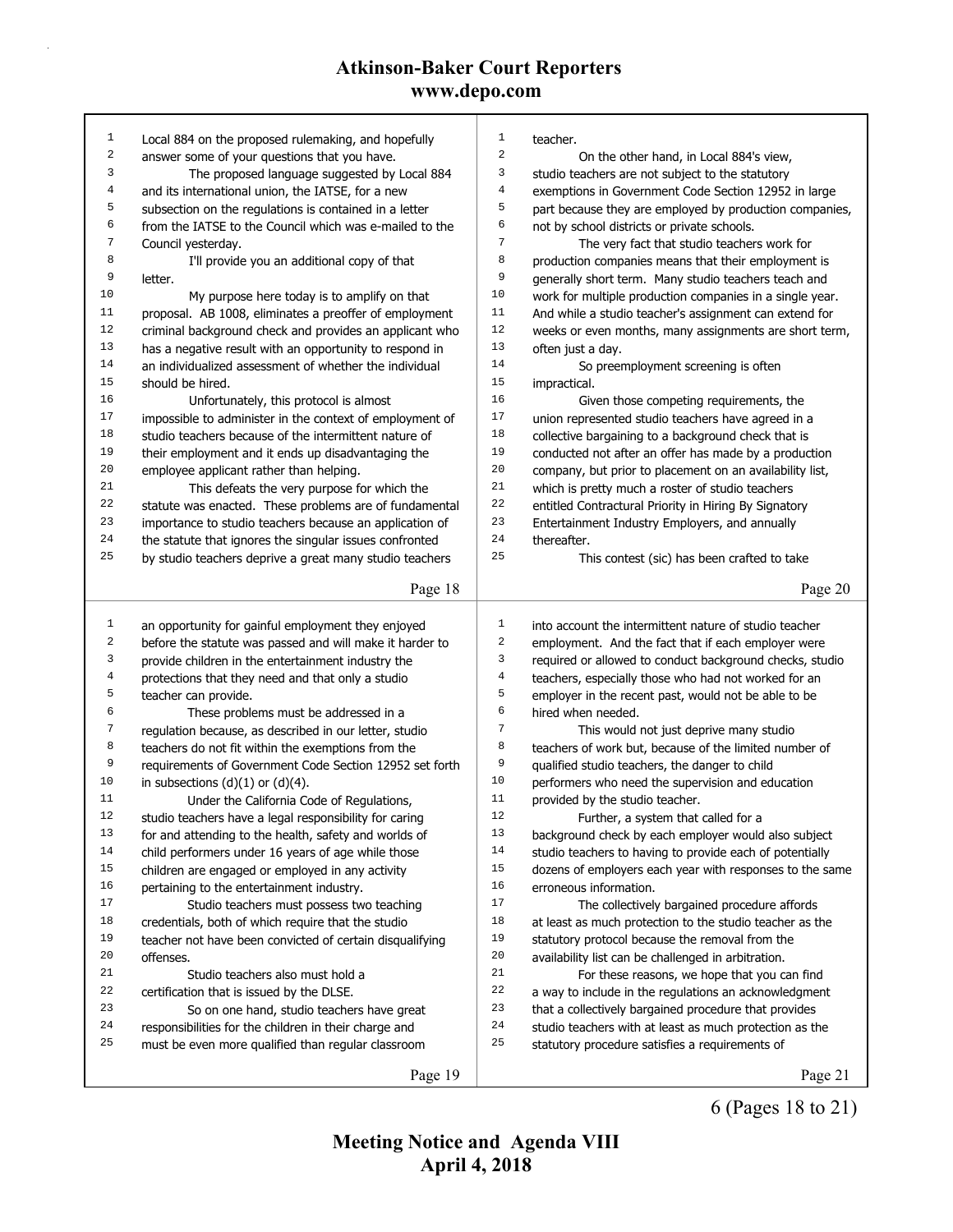| $\mathbf{1}$     | Government Code Section 12952.                           | $1\,$                   | and they are available to work on any union job where    |
|------------------|----------------------------------------------------------|-------------------------|----------------------------------------------------------|
| $\sqrt{2}$       | Thank you.                                               | $\boldsymbol{2}$        | there's no union teacher available to take the job.      |
| 3                | CHAIRMAN MANDELBAUM: Thank you.                          | 3                       | CHAIRMAN MANDELBAUM: So I think one                      |
| 4                | COUNCIL MEMBER SCHUR: May I ask another                  | $\overline{\mathbf{4}}$ | question that seems to be a thread on a lot of our       |
| 5                | question?                                                | 5                       | questions, our concern is where is the kind of merit     |
| 6                | So it seems -- I understand the scheme I                 | 6                       | selection decisions being made?                          |
| 7                | think, but I think your proposal totally exempts both    | 7                       | So how does one get on that list, leaving                |
| 8                | the ultimate employer and the contract agency from       | 8                       | aside, you know, passing a background check, how does    |
| 9                | complying with the terms of this law, as I read it,      | 9                       | someone get on that first list and what goes into a      |
| 10               | because they would fall under one of the exemptions.     | 10                      | studio's decision about who on this list they're going   |
| 11               | And I'm just wondering, it seems to me, perhaps, then in | 11                      | to call first?                                           |
| 12               | the circumstance, the contracting agency that does the   | 12                      | Like who -- where is -- where are                        |
| 13               | criminal screen should be able to -- to be required by   | 13                      | qualifications beyond merely background checks being     |
| 14               | the law by putting people on the list -- or tentatively  | 14                      | evaluated?                                               |
| 15               | approving people for the list and then complying with    | 15                      | Are they being evaluated to get on the list              |
| 16               | the background screening.                                | 16                      | and a selection from the list, or both?                  |
| 17               | Is that -- am I correct about that as an                 | 17                      | MR. BONEY: So, as I said, it's a freelance               |
| 18               | alternative?                                             | 18                      | position. So this is -- the availability list is our     |
| 19               | MR. BONEY: Well, our position is that the                | 19                      | roster. It just -- since the companies that we -- that   |
| 20               | background checks were done by Contract Services should  | 20                      | employ our members, because of our Collective Bargaining |
| 21               | be exempt.                                               | 21                      | Agreement, they are required to first check -- hire      |
| 22               | Under our Collective Bargaining Agreement,               | 22                      | someone off the availability list.                       |
| 23               | each company still has the opportunity to do an          | 23                      | This -- these positions are hired --                     |
| 24               | additional background check based on their company       | 24                      | companies have worked with previous studio teachers.     |
| 25               | policies.                                                | 25                      | It's usually not the company itself hiring. It's         |
|                  |                                                          |                         |                                                          |
|                  | Page 22                                                  |                         | Page 24                                                  |
|                  |                                                          |                         |                                                          |
|                  |                                                          |                         |                                                          |
| $\mathbf{1}$     | We feel that those background checks should              | $\mathbf{1}$            | usually the individual productions for the companies,    |
| 2                | fall under this regulation. But the only background      | $\sqrt{2}$              | different producers, production coordinators, assistant  |
| 3                | check is the preemployment background check that should  | 3                       | directors who will call studio teachers they know. But   |
| $\overline{4}$   | be exempt and one that is done by Contract Services --   | $\,4$                   | the list is not a list that is just who is available on  |
| 5                | is the only background check that should be exempt       | 5                       | that day. It is just our term for using the roster,      |
| 6                | because it is a roster of available studio teachers      | 6                       |                                                          |
| $\boldsymbol{7}$ |                                                          | 7                       | that they had gone through the process of having their   |
| 8                | instead of not -- they're not being offered a job at the | 8                       | certifications and credentials verified and going        |
| 9                | time, but they are available for future jobs.            | 9                       | through a background check.                              |
| 10               | COUNCIL MEMBER SCHUR: But if I understand                | 10                      | COUNCIL MEMBER BRODSKY: But do you actually              |
| 11               | the implication, if you don't get on that list, you      | 11                      | have to apply to get onto the availability list?         |
| 12               | could never get one of these jobs. So it does serve a    | 12                      | MR. BONEY: No.                                           |
|                  | significant screening function.                          |                         | COUNCIL MEMBER BRODSKY: Are there                        |
| 13               | MR. BONEY: You could not get a union --                  | 13                      | qualifications -- other than certification, are there    |
| 14               | this only covers union studio teachers. So just out in   | 14                      | other qualifications to get on the availability list?    |
| 15               | the -- it's a freelance job. So there are nonunion       | 15                      | MR. BONEY: So anyone who has -- is                       |
| 16               | productions that use nonunion studio teachers. Those     | 16                      | certified by the State of California to work as a studio |
| 17               | teachers are not subject to a background check like the  | 17                      | teacher is eligible to apply beyond our -- it's an       |
| 18               | studio teachers that are on our availability list.       | 18                      | application. They have to provide proof of their two     |
| 19               | There are nonunion studio teachers on a                  | 19                      | credentials, they have to provide proof of their         |
| 20               | separate list that would be covered by this. You have a  | 20                      | certification and then they must go through a background |
| 21               | separate list called a Dual Credential Substitute List.  | 21                      | check, and we have separate safety classes that are      |
| 22               | That list is a list of nonunion studio teachers who have | 22                      | required for all employees in the entertainment industry |
| 23               | their cert credentials, their two credentials have been  | 23                      | in Contract Services under the Collective Bargaining     |
| 24               | verified, their certification by the DLSE has been       | 24                      | Agreement.                                               |
| 25               | certified. They have gone through a background check     | 25                      | Any of those people -- anyone who has a                  |
|                  | Page 23                                                  |                         | Page 25                                                  |

Page 25

7 (Pages 22 to 25)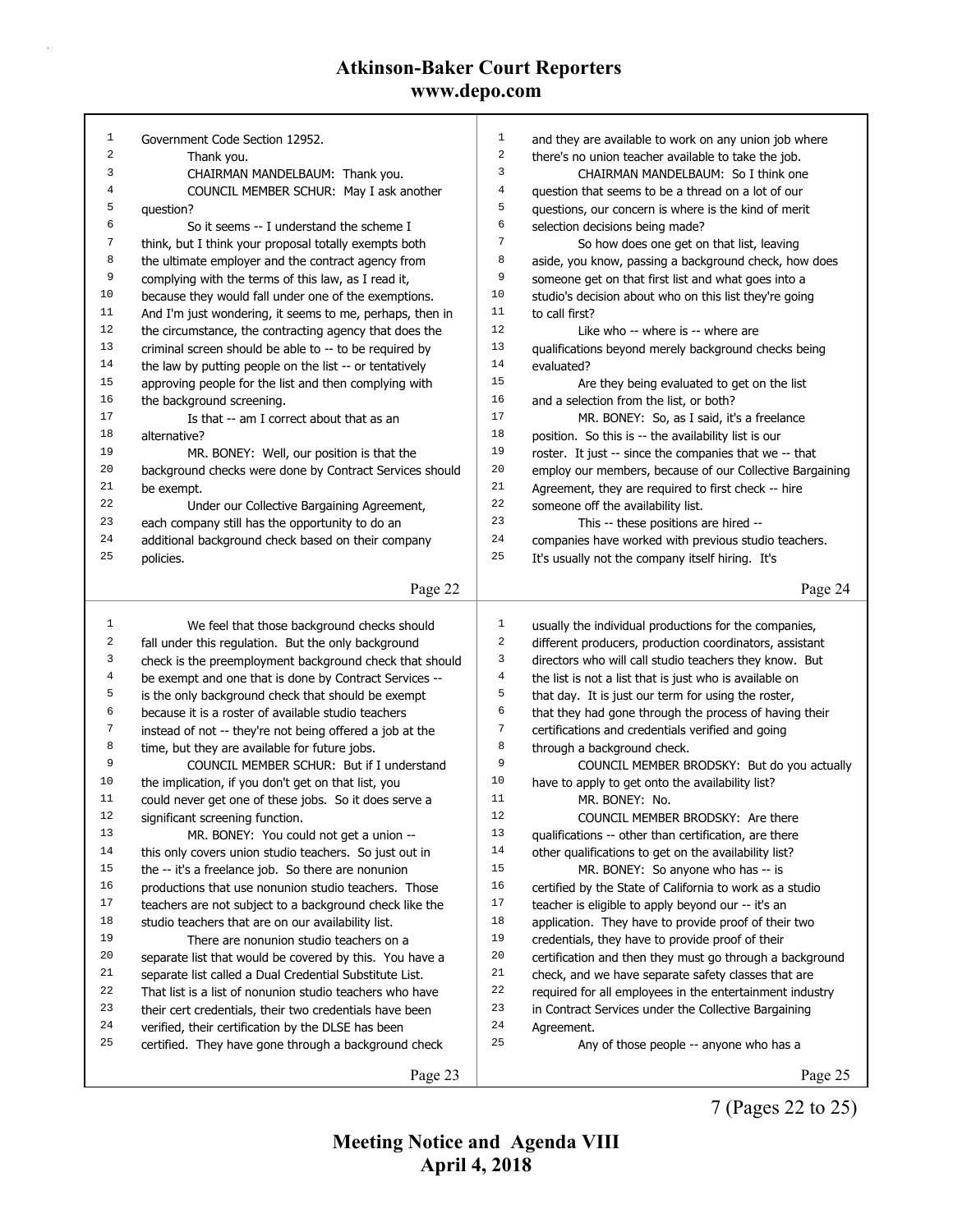| 1  | certification as a studio teacher can ask for their name            | 1              | our availability list or substitute list.                          |
|----|---------------------------------------------------------------------|----------------|--------------------------------------------------------------------|
| 2  | to be put on the list.                                              | $\overline{2}$ | Not all of the companies, I'm not sure from                        |
| 3  | COUNCIL MEMBER BRODSKY: So when a studio                            | 3              | their parent companies, not all companies are able to              |
| 4  | calls and says I need somebody at 8 a.m. tomorrow                   | 4              | use that background check for themselves.                          |
| 5  | morning, they could send somebody? Can they say no?                 | 5              | So we do have a couple of companies that                           |
| 6  | Can they interview them?                                            | 6              | require a second background check, because -- for their            |
| 7  | MR. BONEY: They don't usually interview                             | 7              | own internal purposes.                                             |
| 8  | them unless -- last-minute jobs are usually -- we have a            | 8              | That is not covered by our CBA. We do not                          |
| 9  | separate -- we have a separate available list that is a             | 9              | think that that one should be exempt.                              |
| 10 | list of teachers who call in -- we have a dispatch                  | 10             | We just feel that the background check done                        |
| 11 | office that will call in and say I'm available tomorrow             | 11             | by Contract Services that have been collectively                   |
| 12 | and -- you know, some weekly list that they'll say I'm              | 12             | bargained and the individuals -- even the union and                |
| 13 | available Monday, Wednesday, Thursday of next week.                 | 13             | nonunion individuals have an opportunity in arbitration            |
| 14 | Productions can call the dispatch office to get a list              | 14             | to -- to respond to any information.                               |
| 15 | of teachers or the first person off that list.                      | 15             | COUNCIL MEMBER ORTIZ: So the background                            |
| 16 | Productions have the right to -- they can                           | 16             | check by the ultimate employer, the studio, you're                 |
| 17 | call the individual teacher directly. They can -- if                | 17             | referring to that's covered and it would be after an               |
| 18 | there's no -- there's not -- the production themselves              | 18             | initial offer, right?                                              |
| 19 | the -- it's a freelance job. Just as if a director,                 | 19             | MR. BONEY: Correct.                                                |
| 20 | photographer, a -- a production designer, if it's a                 | 20             | COUNCIL MEMBER ORTIZ: I guess my inquiry is                        |
| 21 | studio teacher, if it's a last-minute job sometimes --              | 21             | the union is not employing these individuals; correct?             |
| 22 | since it's the state law that they're required to have              | 22             | MR. BONEY: The union is not employing these                        |
| 23 | them, if they don't know anyone, they'll just call the              | 23             | individuals and the union is not doing the background              |
| 24 | dispatch office and have someone sent to the job.                   | 24             | check. Contract Services is a trust fund that has been             |
| 25 | For long-term projects, they may want to                            | 25             | bargained into our contracts. It's employer funded and             |
|    |                                                                     |                |                                                                    |
|    | Page 26                                                             |                | Page 28                                                            |
|    |                                                                     |                |                                                                    |
|    |                                                                     |                |                                                                    |
| 1  | interview. If there's certain educational requirements              | $\mathbf 1$    | an employer run, but it is something that is in our                |
| 2  | for -- something of that sort, they may interview a                 | $\sqrt{2}$     | contracts, not just for Local 884 but for the entire               |
| 3  | studio teacher. But that's usually not on the                       | 3              | IATSE covered under the basic agreement, which is one of           |
| 4  | last-minute job.                                                    | 4              | our contracts.                                                     |
| 5  | COUNCIL MEMBER SCHUR: Who actually pays                             | 5              | COUNCIL MEMBER ORTIZ: I think where I'm                            |
| 6  | the $-$                                                             | 6              | kind of going is I'm thinking generally and not just               |
| 7  | MR. BONEY: Production company. In the                               | 7              | unions in general, they're not the employers, but I know           |
| 8  | entertainment business, the employer of record is                   | 8              | that they often maintain these availability lists.                 |
| 9  | usually a payroll company, such as Entertainment                    | 9              | And I guess my initial thought is that they                        |
| 10 | Partners or Cast & Crew. The employer would be the                  | 10             | wouldn't be employers and so their checks wouldn't be              |
| 11 | production company.                                                 | 11             | under the rubric of this criminal history check, the ban           |
| 12 | COUNCIL MEMBER ORTIZ: Mr. Boney, just to be                         | 12             | the box law, so to speak. And I wonder --                          |
| 13 | clear, there are two background checks. There's one                 | 13             | COUNCIL MEMBER BRODSKY: I don't think                              |
| 14 | that the production company or the payroll company will             | 14             | that $-$ no. This isn't going $-$ it's the union only              |
| 15 | perform before a person actually begins to work, right?             | 15             | negotiating on behalf of the individuals who are                   |
| 16 | So after an initial offer.                                          | 16             | members. It's not they're conducting a background                  |
| 17 | And then there's one in order for the                               | $17$           | check. So the employer is the production company.                  |
| 18 | individual to get on the availability list, that's                  | 18             | COUNCIL MEMBER ORTIZ: On the behest, that's                        |
| 19 | performed on behalf of the union. The union says in                 | 19             | not just specific, on the behest of the union so they              |
| 20 | order to be on a list, you need to have this check,                 | 20             | can maintain an availability list.                                 |
| 21 | right?                                                              | 21             |                                                                    |
| 22 | MR. BONEY: The -- so our Collective                                 | 22             | Then is it really the employer who is doing                        |
| 23 |                                                                     | 23             | the check? I guess that's kind of where I'm going with<br>it.      |
| 24 | Bargaining Agreement, the studios came together to have             | 24             |                                                                    |
| 25 | a background check done through Contract Services that              | 25             | DIRECTOR KISH: I would just say from an                            |
|    | the union agreed to as -- as a condition to be placed on<br>Page 27 |                | enforcement perspective the aiding and abetting statute<br>Page 29 |

8 (Pages 26 to 29)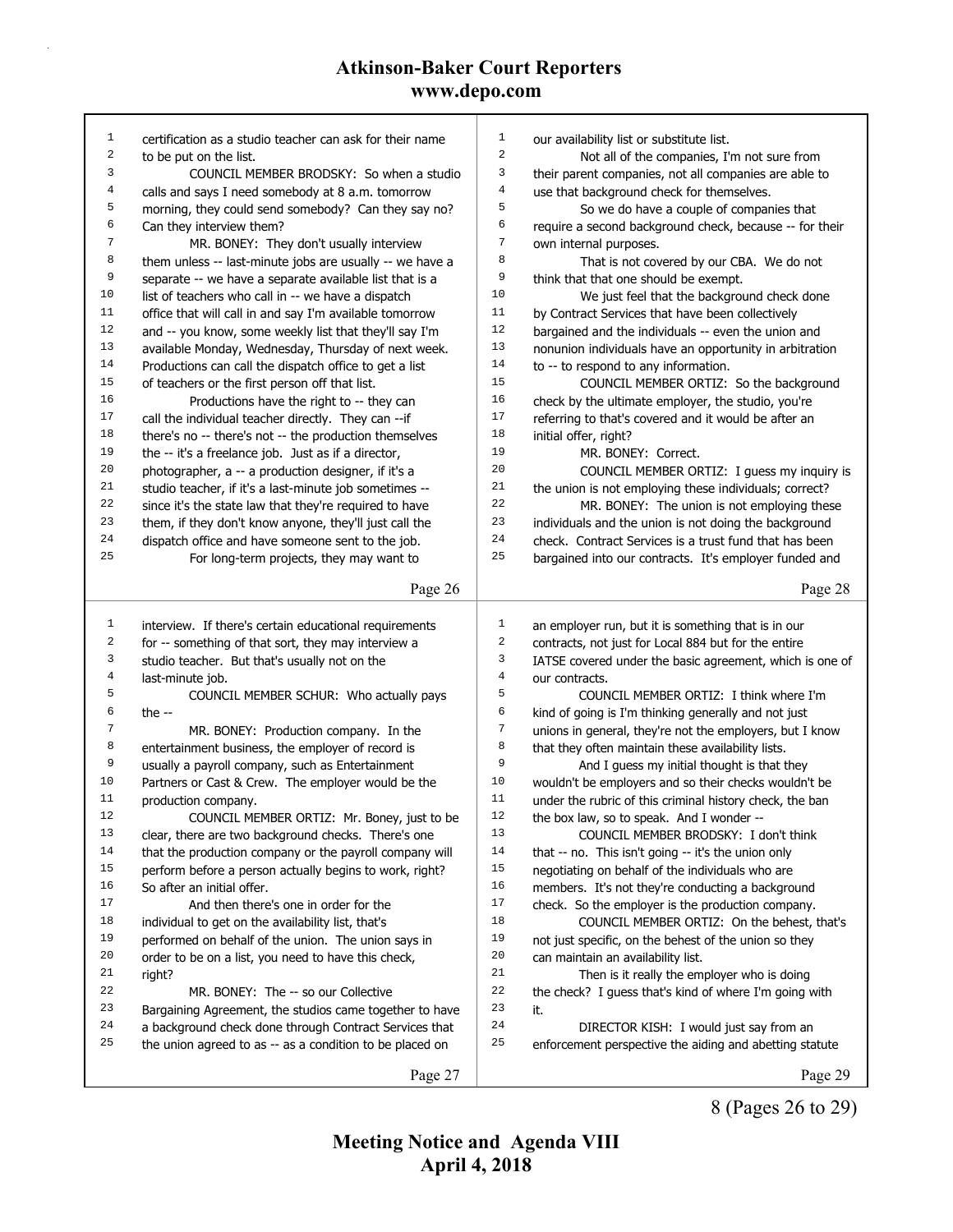| 1            | of FEHA is just so broad that I don't think that's the   | 1              | MR. BONEY: That, I guess, is a possibility.              |
|--------------|----------------------------------------------------------|----------------|----------------------------------------------------------|
| 2            | particular avenue that we should encourage people to go  | $\sqrt{2}$     | The problem being that it's freelance and that if you're |
| 3            | down.                                                    | 3              | waiting and you're not able to get on the list -- so I   |
| 4            | But I do have one question for you, which                | $\overline{4}$ | guess what you're saying is you get a conditional        |
| 5            | is, in order to get the teacher credential in the first  | 5              | placement on the list and so after the background check  |
| 6            | place, you go through a background check that's required | 6              | is performed and then you're either removed or then you  |
| 7            | by the Education Code, correct?                          | $\sqrt{ }$     | are kept on the list is what you're suggesting.          |
| 8            | MR. BONEY: Correct.                                      | 8              | COUNCIL MEMBER SCHUR: Something along those              |
| 9            | DIRECTOR KISH: And if you have some kind of              | 9              | lines so that those folks who want to get on the list    |
| 10           | disqualifying criminal conviction for that credential,   | 10             | have the protections of the statute, which is            |
| 11           | the Department of Education is required to decertify     | 11             | limitations on the background list instead of on the     |
| 12           | you; is that correct?                                    | 12             | check (sic) as opposed to being totally exempted but     |
| 13           | MR. BONEY: Correct.                                      | 13             | you're still not messing with the employer's right to    |
| 14           | DIRECTOR KISH: So what is the -- is it                   | 14             | get somebody at 8 a.m. the next morning so that the      |
| 15           | correct to say that the added value of the background    | $15$           | contracting people, it would require some rewriting, I   |
| 16           | check that's performed by Contract Services to place     | 16             | think, but as agents of the employees and the            |
| 17           | people on a list or a roster is just kind of a           | 17             | contractors have to follow this statute.                 |
| 18           | reassurance that that check is recent?                   | 18             | MR. BONEY: I don't think the local would be              |
| 19           | MR. BONEY: That is correct. I mean, it's                 | 19             | opposed to that. I would just need to make sure that     |
| 20           | the reason where the law does require schools in a       | 20             | there are no barriers in our CBA that would -- that we   |
| 21           | school district or a private school to also be able to   | 21             | may have to complete some language in our CBA in order   |
| $2\sqrt{2}$  | do a separate background check on top of the             | 22             | to do -- you know, so that it would fall under and be    |
| 23           | credentialed background check. But the problem is that   | 23             | spelled out.                                             |
| 24           | law is very specific to teachers in school districts and | 24             | COUNCIL MEMBER SCHUR: I mean, I'm not                    |
| 25           | private schools.                                         | 25             | saying we should do that. I'm exploring alternatives     |
|              | Page 30                                                  |                | Page 32                                                  |
|              |                                                          |                |                                                          |
|              |                                                          |                |                                                          |
| $\mathbf{1}$ | COUNCIL MEMBER BRODSKY: It's also after the              | $\mathbf{1}$   | that seem to me to be the protection of the statute      |
| 2            | offer is made. So it implies that the procedure          | 2              | without interfering with what is obviously very time     |
| 3            | complies with the law.                                   | 3              | sensitive.                                               |
| 4            | MR. BONEY: Okay. But our, you know --                    | 4              | COUNCIL MEMBER BRODSKY: The other thing is               |
| 5            | it's -- our understanding is that because of the nature  | 5              | the credentialing process. If someone is convicted of    |
| 6            | of being -- you know, one, you could work for -- as      | 6              | an offense, immediately that is communicated from the    |
| 7            | Melissa said, you could work for different production    | $\sqrt{ }$     | DOJ to the Commission on Teacher Credentialing and the   |
| 8            | companies in a week. You could actually work for five    | 8              | person's credential is defended right then and there.    |
| 9            | different production companies in one week. I mean,      | 9              | So it shows up right away if you've got a conviction.    |
| 10           | each day work for a separate production company. So we   | 10             | So it's not as though there's a layer or                 |
| 11           | feel like this -- having this background check so that   | 11             | anything. It is timely. There is a list of convictions   |
| 12           | you will be available for these jobs through Contract    | 12             | in the code that require immediate suspension of the     |
| 13           | Services when you have a collectively bargained          | 13             | credential.                                              |
| 14           | arbitration procedure to answer to any and to respond to | 14             | CHAIRMAN MANDELBAUM: I appreciate -- I                   |
| 15           | any -- any negative -- negative that shows up, that it   | 15             | think this gives us a good sense on the -- on the        |
| 16           | should be exempt.                                        | 16             | quagmire and we'll look forward to reviewing the written |
| 17           | COUNCIL MEMBER SCHUR: So what I'm trying to              | 17             | comments.                                                |
| 18           | figure out is given that the employers under these       | 18             | MR. BONEY: Thank you very much.                          |
| 19           | circumstances don't really do any -- often don't do      | 19             | MS. GLENN-LEISTOKOW: Good afternoon. My                  |
| 20           | background checks, but this background check does act as | 20             | name is Sarah, S-a-r-a-h, Glenn, like G-I-e-n-n, hyphen, |
| 21           | a barrier for people being able to get a job, a union    | 21             | L-e-i-s-t-i-k-o-w. I'm here on behalf of Center For      |
| 22           | job. Is there any tactical reason why the contract       | 22             | Employment Opportunities. They're nonprofit. That        |
| 23           | folks couldn't follow the same procedure? I.e.,          | 23             | helps people coming home from jail and prisons to get    |
| 24           | tentatively approve people for the list subject to       | 24             | jobs, to reduce recidivism, increase public safety and   |
| 25           | background check and then do their background check?     | 25             | improve our community.                                   |

9 (Pages 30 to 33)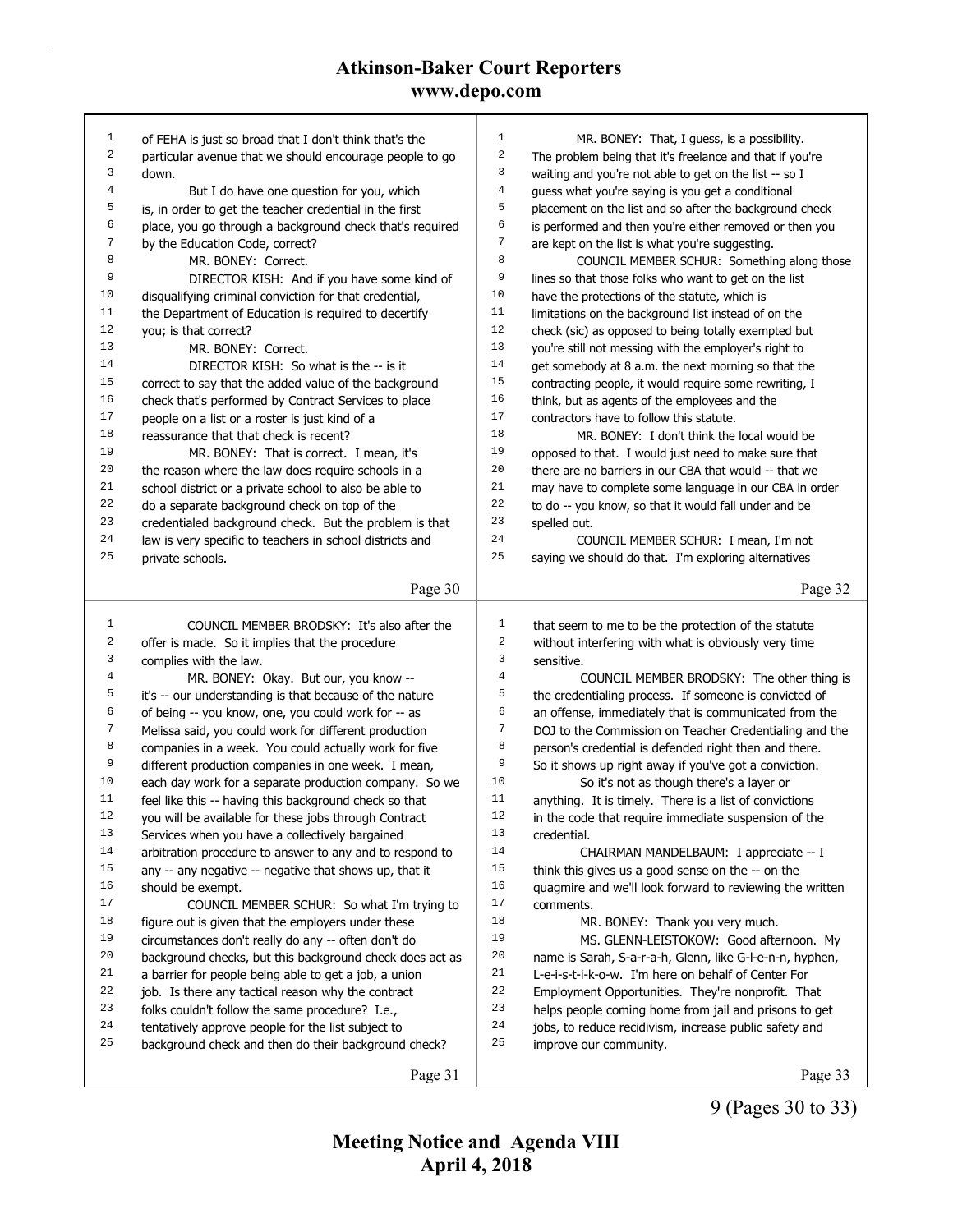| $\mathbf{1}$            | Thank you so much for your time and the                  | 1                                                    | put on the list, the difference between the example they |
|-------------------------|----------------------------------------------------------|------------------------------------------------------|----------------------------------------------------------|
| $\overline{\mathbf{c}}$ | ability to present oral comments on the proposed         | 2                                                    | gave where everybody on that list is going into a very   |
| 3                       | regulations.                                             | 3<br>particular field right where it is a vulnerable |                                                          |
| 4                       | We are submitting written comments in                    | $\bf 4$                                              | population and they would be allowed to do background    |
| 5                       | conjunction as well as a number of other folks who were  | 5                                                    | checks and to screen out people very clearly as they --  |
| 6                       | part of the coalition that worked to get AB 1008 passed. | 6                                                    | based on business necessity and nexus of the conviction  |
| $\boldsymbol{7}$        | And I'm here today to actually respond to a few of the   | 7<br>to the job.                                     |                                                          |
| 8                       | comments already raised.                                 | 8                                                    | If you apply to a staffing agency, they                  |
| 9                       | As you give a summary of the comments, we'll             | 9                                                    | might have 10 different places they can send you. One    |
| 10                      | be giving in written statement later today.              | 10                                                   | of them could be residential construction where a        |
| 11                      | I'm actually very glad I was able to hear                | 11                                                   | particular conviction would be impermissible in that     |
| 12                      | those concerns that were just presented by the two       | 12                                                   | location. Another one could be street cleaning at night  |
| 13                      | previous speakers, because they're important and very    | 13                                                   | where your criminal conviction has nothing to do with    |
| 14                      | relevant and I want to just offer a couple areas for     | 14                                                   | that potential job, there's no nexus, there's nothing    |
| 15                      | further consideration on those issues.                   | 15<br>related.                                       |                                                          |
| 16                      | No. 1, I want to highlight what you so                   | 16                                                   | A staffing agency can and does -- we work                |
| 17                      | astutely noticed, that it's very dangerous to allow      | 17                                                   | with thousands of people a year and many staffing        |
| 18                      | employers to go around these by allowing staffing        | 18                                                   | agencies they can use background checks as these         |
| 19                      | agencies or contracting agencies like this to do         | 19                                                   | preliminary screening tools to then blanket, not hire    |
| 20                      | background checks at impermissible times and then relay  | 20                                                   | people, put them on their list or their rosters because  |
| 21                      | that information to the employer such that the employer  | 21                                                   | they say, well, we have one of 10 clients who you might  |
| 22                      | never did the background check, but somehow they are now | 22                                                   | not be able to be placed. That would be a perversion of  |
| 23                      | benefitting from somebody having done the background     | 23                                                   | the intent of this law and it would create some concern  |
| 24                      | check impermissibly.                                     | 24                                                   | for us considering very high number of our folks are     |
| 25                      | So I just want to urge you to be careful in              | 25                                                   | hired through background -- I'm sorry, through staffing  |
|                         |                                                          |                                                      |                                                          |
|                         | Page 34                                                  |                                                      | Page 36                                                  |
|                         |                                                          |                                                      |                                                          |
|                         |                                                          |                                                      |                                                          |
| $\mathbf{1}$            | your considerations on -- when the background check can  | 1<br>agencies.                                       |                                                          |
| 2                       | be done and by who.                                      | $\sqrt{2}$                                           | So I don't have exactly the answers. I know              |
| 3                       | Ms. Schur, I appreciate your creative                    | 3                                                    | this is a consideration that will be ongoing. I just     |
| 4                       | understanding that one way that this could be done to    | $\overline{4}$                                       | want to urge you to keep thinking of the potential       |
| 5                       | better follow the law would be to have the contracting   | 5                                                    | consequences of considering the points that they made.   |
| 6                       | agency do it as a conditional -- at -- you know, in      | 6<br>And I do understand, those are valid points.    |                                                          |
| 7                       | reference to their conditional offer. The concern I      | 7                                                    | I also want to commend you on pointing out               |
| 8                       | have there is be careful not to frame somebody like this | 8                                                    | that we don't want to overlay more barriers when they    |
| 9                       | contracting agency as having made a conditional offer    | 9<br>are already covered by existing laws.           |                                                          |
| $10$                    | when there isn't actually employment on the line because | 10                                                   | So because the teaching credential is                    |
| 11                      | of the potential implications that could have for        | 11                                                   | already heavily regulated and the information from the   |
| 12                      | staffing agencies and unions.                            | 12                                                   | DOJ is immediately reported, there is an existing way in |
| 13                      | So the majority of folks, one in three                   | 13                                                   | which you can make sure that you're not allowing people  |
| 14                      | Americans, have no convictions or arrest records that    | 14                                                   | to maintain a credential when they shouldn't be because  |
| 15                      | could potentially show up on employment background       | 15<br>they worked with vulnerable populations.       |                                                          |
| 16                      | checks. So this affects a vast number of people.         | 16                                                   | So I believe there are some narrow ways in               |
| $17$                    | And many of these people may be coming in to             | $17\,$                                               | which the issues that were important, that were already  |
| 18                      | jobs through staffing agencies, through unions, through  | 18                                                   | raised, are already addressed. And I want to urge you    |
| 19                      | construction agencies that create these lists, these     | 19                                                   | to be careful about allowing exemptions and writing in   |
| 20                      | availability lists. And if we start construing beyond    | 20                                                   | more exemptions into the clause because that can affect  |
| 21                      | an availability list as a conditional offer, it will     | 21                                                   | all sorts of people that are not in this very particular |
| 22                      | allow far more people to potentially conduct background  | 22<br>situation.                                     |                                                          |
| 23                      | checks in disagreement with the intent of this law.      | 23                                                   | So I wanted to make sure I was able to state             |
| 24                      | So if you apply to a staffing agency and                 | 24                                                   | that. And then I just want to give a brief summary of    |
| 25                      | you're required to undergo a background check to even be | 25                                                   | the comments that were provided in case you have         |

10 (Pages 34 to 37)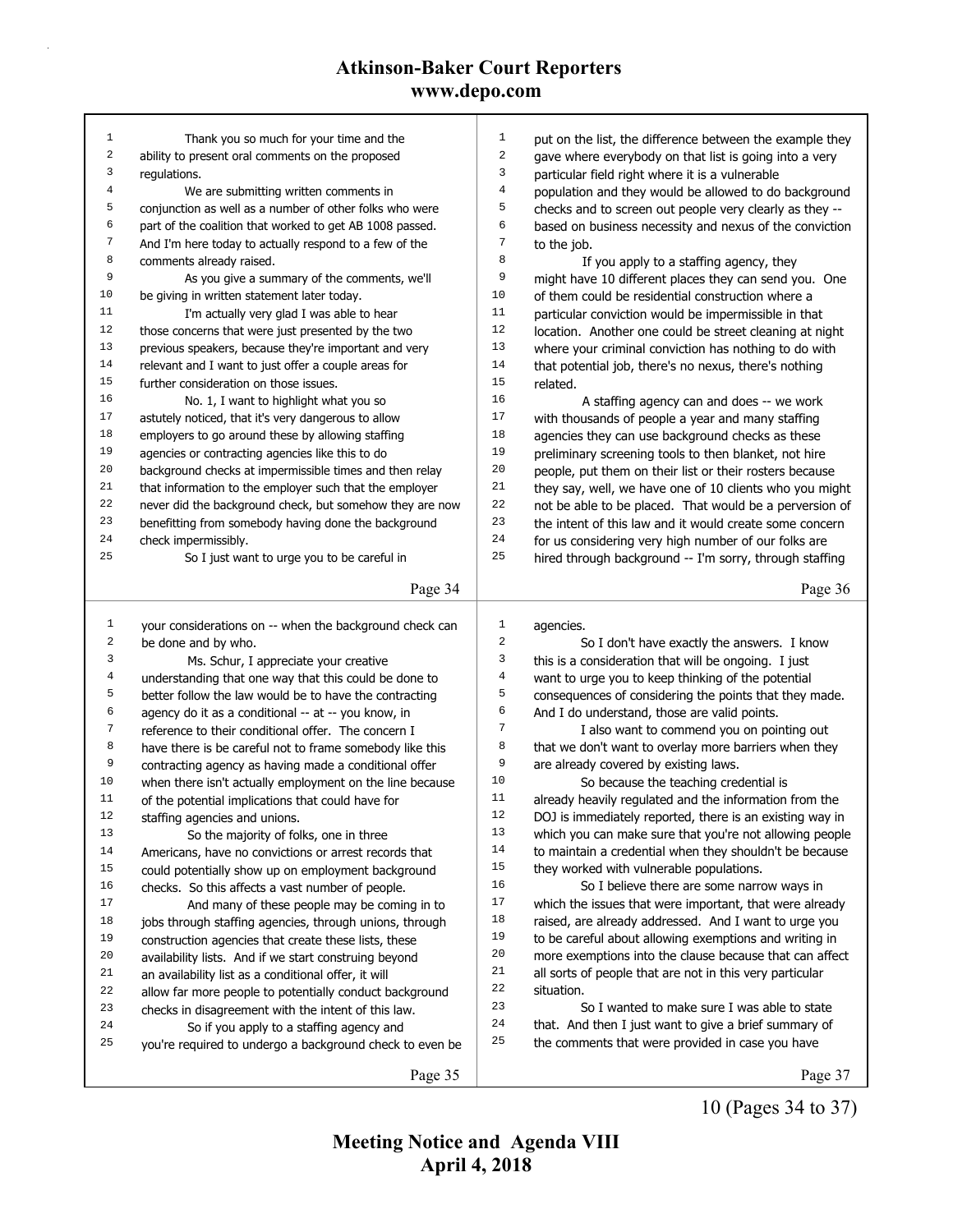| $\mathbf{1}$            | questions on those.                                      | $\mathbf{1}$     | that. It would be challenging for somebody to address    |
|-------------------------|----------------------------------------------------------|------------------|----------------------------------------------------------|
| $\overline{\mathbf{c}}$ | So we're very thankful for the regulations               | $\sqrt{2}$       | an issue where they felt the law wasn't followed         |
| 3                       | and we're very appreciative of the way in which they     | 3                | properly if they didn't know the source of the           |
| $\overline{4}$          | further promote the ideals of AB 1008.                   | 4                | information. And the way it's written, it could          |
| 5                       | And I just have a few points of requests for             | 5                | potentially be confusing to employers and they think,    |
| 6                       | consideration and/or clarification of the regulations.   | $\epsilon$       | oh, well, I didn't use a -- a Criminal Conviction        |
| $\sqrt{ }$              | No. 1, we would like to ask that the Council             | 7                | History Report and therefore I don't have to indicate    |
| 8                       | establish a rebuttable presumption, that the employer    | 8                | the source of the information.                           |
| 9                       | failed to adequately conduct an individualized           | 9                | We'd also ask that you clarify the bar                   |
| 10                      | assessment, unless the employer recorded that assessment | 10               | against inquiring into job applicants' conviction        |
| 11                      | in writing.                                              | 11               | history before a conditional offer to include Internet   |
| 12                      | So if it's just a clarification of what it               | 12               | searches performed to uncover online evidence of         |
| 13                      | means to conduct an individualized assessment and how    | 13               | conviction or history.                                   |
| 14                      | you show that.                                           | 14               | So similar to the point I just made is                   |
| 15                      | So if the individual was in litigation over              | 15               | currently not clear in those regulations or in the law   |
| 16                      | the decision, either with DFEH or in the court after     | 16               | that these more informal methods of acquiring            |
| 17                      | getting a Right to Sue Letter, it would be very hard for | 17               | information are also impermissible before the            |
| 18                      | them to prove a negative. It would be very hard for      | 18               | conditional offer.                                       |
| 19                      | them to prove that no individual assessment existed when | 19               | So simply adding clarifying language, and                |
| 20                      | the employer just said I did one.                        | 20               | details of this proposed language are in the comments.   |
| 21                      | We ask that a rebuttable presumption be                  | 21               | So the idea that an employer may not be in               |
| 22                      | created that unless you can provide in writing that you  | 22               | fear right now that though I cannot conduct a background |
| 23                      | did an assessment, that it be presumed that you did not  | 23               | check through an agency, which is what most people do,   |
| 24                      | do one. It would then be very easy to rebut by showing   | 24               | they hire commercial agencies to do the background       |
| 25                      | yes, I did do an individualized assessment because I     | 25               | check, they may think it's okay for me to go Google      |
|                         |                                                          |                  |                                                          |
|                         | Page 38                                                  |                  | Page 40                                                  |
|                         |                                                          |                  |                                                          |
|                         |                                                          |                  |                                                          |
| $\mathbf{1}$            | considered this, this, this and this.                    | $\mathbf{1}$     | something real quick. And that's what I do all day       |
| 2                       | So the idea is to make it much more                      | $\boldsymbol{2}$ | long, I Google complaints. You know, that's pretty       |
| 3                       | logically clear for the potential defendant to redress   | 3                | informal.                                                |
| 4                       | the situation that they feel they were not subject to    | $\overline{4}$   | We just want to clarify that that action                 |
| 5                       | individualized assessment, which is one of the most      | 5                | would also be impermissible under these regulations.     |
| б                       | important provisions of the law. Employers are actually  | 6                | No. 4, we would suggest providing additional             |
| 7                       | doing individualized assessments.                        | $\sqrt{7}$       | examples of evidence of mitigating circumstances or      |
| 8                       | No. 2, we would like to ask that you clarify             | 8                | rehabilitation efforts to assist both the job applicants |
| 9                       | that an employer is required to identify the source of   | 9                | and the employers in understanding what mitigating       |
| 10                      | conviction history information on which it bases its     | 10               | circumstances may look like.                             |
| 11                      | decision through both a conditional offer, even if the   | 11               | This again, under the written comments, but              |
| 12                      | employer did not obtain the information from a           | 12               | examples of this would be just listing some of the       |
| 13                      | conviction history report.                               | 13               | information that the EEOC put out in their guidelines to |
| 14                      | The way the law and the regulations are                  | 14               | Title 7. So including some of the character              |
| 15                      |                                                          | 15               |                                                          |
| 16                      | currently written, it provides a little bit of ambiguity | 16               | information, some of the other very specifically         |
| 17                      | over if you have to provide the written document if it   | $17\,$           | enumerated ways in which you can do individualized       |
| 18                      | wasn't a formal criminal history conviction report.      | 18               | consideration and show evidence of rehabilitation under  |
| 19                      | For example, you could ask the candidate                 | 19               | the EEOC guidelines.                                     |
| 20                      | themselves if you're doing so at the permissible time.   | $20\,$           | No. 5, and I'm almost done here, just a few              |
| 21                      | That can be the basis of your information. And nothing   | 21               | more. We would ask that the regulations provide clearer  |
|                         | in the regulations or law currently specify that you     |                  | and more detailed guidance with regard to the local Fair |
| 22                      | would then write that down as the reason because the     | 22               | Chance hiring laws. There is already mentioned in        |
| 23                      | language just says Criminal Conviction History Report.   | 23               | there -- and this is a little bit technical, so I'll     |
| 24                      | We're just asking that you clarify whatever              | 24               | defer to the -- to the written comments -- about a       |
| 25                      | the source of the information is, you need to identify   | 25               | proposal as to how to clarify, again, just the principle |

11 (Pages 38 to 41)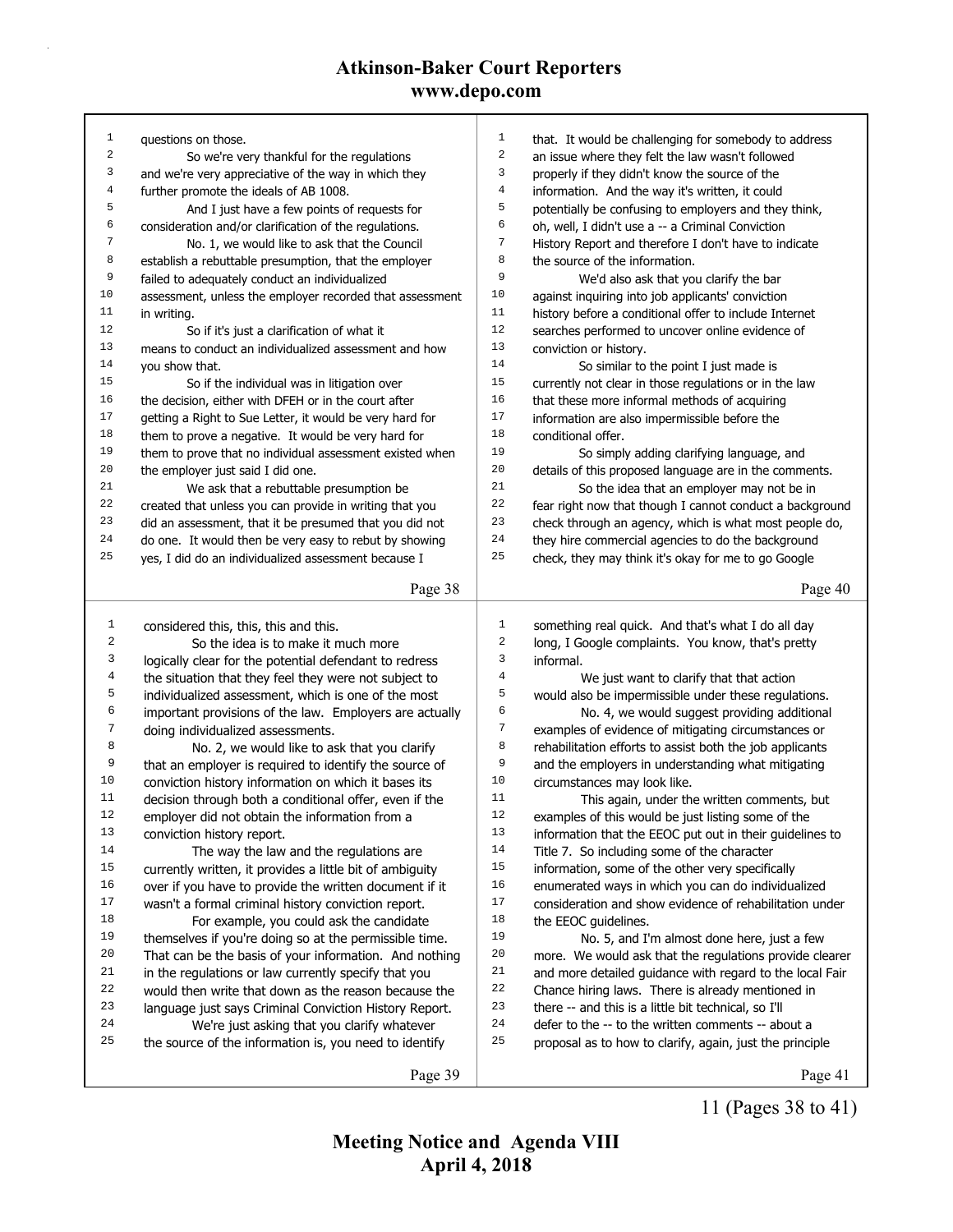| $\mathbf{1}$ |                                                                                                                   | 1              | CHAIRMAN MANDELBAUM: Any other public                                                          |
|--------------|-------------------------------------------------------------------------------------------------------------------|----------------|------------------------------------------------------------------------------------------------|
| 2            | of law that people are required to follow any local                                                               | $\,2$          |                                                                                                |
| 3            | ordinances or guidelines that relate to the same issue<br>and that people aren't confused which to follow or what | 3              | comments for this morning's hearing?<br>COUNCIL MEMBER BRODSKY: I have a question.             |
| 4            | to follow.                                                                                                        | $\overline{4}$ |                                                                                                |
| 5            |                                                                                                                   | 5              | There's no further public comment. Should we wait until<br>after the court reporter concludes? |
| 6            | They need to follow the stricter guidelines<br>that may exist in Los Angeles or San Francisco. And                | 6              |                                                                                                |
| 7            |                                                                                                                   | 7              | CHAIRMAN MANDELBAUM: Sorry. Is this --                                                         |
| 8            | just a little bit of clarity in the wording so that's                                                             | $^{\rm 8}$     | COUNCIL MEMBER BRODSKY: I have a question                                                      |
| 9            | clear to employers.                                                                                               | 9              | for the subcommittee, but I don't know that it needs ---                                       |
| 10           | We request that the -- that you reinsert the                                                                      | 10             | CHAIRMAN MANDELBAUM: Okay. So why don't we                                                     |
| 11           | deleted language that describes the requirements of an                                                            | 11             | do that after.                                                                                 |
| 12           | individualized assessment for adverse employment actions                                                          | 12             | Any e-mailed comments?                                                                         |
|              | other than hiring decisions, such as "promotion" and                                                              | 13             | Okay. Well, thank you.                                                                         |
| 13           | "termination." We're worried that as it exists by                                                                 | 14             | That concludes the public hearing for the                                                      |
| 14<br>15     | deleting that, it becomes unclear to people that -- that                                                          | 15             | proposed new Employment Regulations Regarding Criminal                                         |
| 16           | the existing DFEH regulations outside of the Fair Chance                                                          | 16             | History, the California Family Rights Act and the                                              |
|              | Act applies to those other points within an employee's                                                            |                | New Parent Leave Act. I feel like those two latter                                             |
| 17           | cycle, such as promotion and termination.                                                                         | 17             | statutes -- we look forward to written comments on them.                                       |
| 18           | I understand that this act in particular                                                                          | 18             | Written comments need to be submitted by 5 p.m. today.                                         |
| 19           | applies to hiring, but we know that the 2017 guidelines                                                           | 19             | So if you haven't already done so, please do so.                                               |
| 20           | that -- included in FEHA specifically discussed the                                                               | 20             | And that concludes our second portion of the                                                   |
| 21           | other points of the -- of the employee's life cycle,                                                              | 21             | hearing and we can go off the record.                                                          |
| 22           | such as promotion and termination and we just wanted                                                              | 22             | (Off record ar 12:36 p.m.)                                                                     |
| 23           | that to be clarified.                                                                                             | 23             |                                                                                                |
| 24           | Again, a bit specific and technical and                                                                           | 24             |                                                                                                |
| 25           | those are in the written comments.                                                                                | 25             |                                                                                                |
|              | Page 42                                                                                                           |                | Page 44                                                                                        |
|              |                                                                                                                   |                |                                                                                                |
|              |                                                                                                                   |                |                                                                                                |
| $\mathbf{1}$ |                                                                                                                   | 1              | REPORTER'S CERTIFICATION                                                                       |
| 2            | Too fast. So sorry. Bad habit. And I                                                                              | $\sqrt{2}$     |                                                                                                |
| 3            | think we're wrapping up. One more.                                                                                | 3              |                                                                                                |
| 4            | We'd like to clarify that the job applicant                                                                       | $\overline{4}$ | I, Marceline F. Noble, a Certified Shorthand                                                   |
| 5            | shall be permitted five additional business days. This                                                            | 5              | Reporter in and for the State of California, do hereby                                         |
| 6            | is just very specifically inserting the word "business"                                                           | 6              | certify:                                                                                       |
| 7            | into that Section 2-C at the very end throughout that --                                                          | $\sqrt{ }$     |                                                                                                |
| 8            | that proposed languages, that insertion, "business days"                                                          | 8              | That the foregoing meeting was then taken before me                                            |
| 9            | was written except for in the very last sentence.                                                                 | 9              | at the time and place herein set forth; that the meeting                                       |
| 10           | Now it just says five days.                                                                                       | 10             | was reported stenographically by me and later                                                  |
| 11           | So we're just asking that it's clear that                                                                         | 11             | transcribed into typewriting under my direction; that                                          |
| 12           | not only the initial five days are business days but                                                              | 12             | the foregoing is a true record of the meeting taken at<br>that time.                           |
| 13           | that the additional five days are business days. Just a                                                           | 13             |                                                                                                |
| 14           | very small insertion of the word "business."                                                                      | 14             |                                                                                                |
| 15           | And one more and then we're done.                                                                                 |                | IN WITNESS WHEREOF, I have subscribed my name this                                             |
| 16           | We also request that you delete the word                                                                          | $15\,$<br>16   | 12th day of April, 2018.                                                                       |
| 17           | "permitting" from the subheading of Section G because it                                                          | 17             |                                                                                                |
| 18           | incorrectly summarizes the law on this point. And the                                                             | 18             |                                                                                                |
| 19           | details of that are in the written comments as to why we                                                          | 19             |                                                                                                |
| 20           | believe the word "permitting" actually changes these --                                                           | 20             | Marceline F. Noble, CSR No. 3024                                                               |
| 21           | the meeting here and it's involved elimination of that                                                            | 21             |                                                                                                |
| 22           | word, so that's the integrity of the sentence has not                                                             | 22             |                                                                                                |
| 23           | changed the legal meaning.<br>That is all I have.                                                                 | 23             |                                                                                                |
| 24           |                                                                                                                   | 24             |                                                                                                |
| 25           | CHAIRMAN MANDELBAUM: Thank you.                                                                                   | 25             |                                                                                                |
|              | MS. GLENN-LEISTOKOW: Thank you.                                                                                   |                |                                                                                                |

12 (Pages 42 to 45)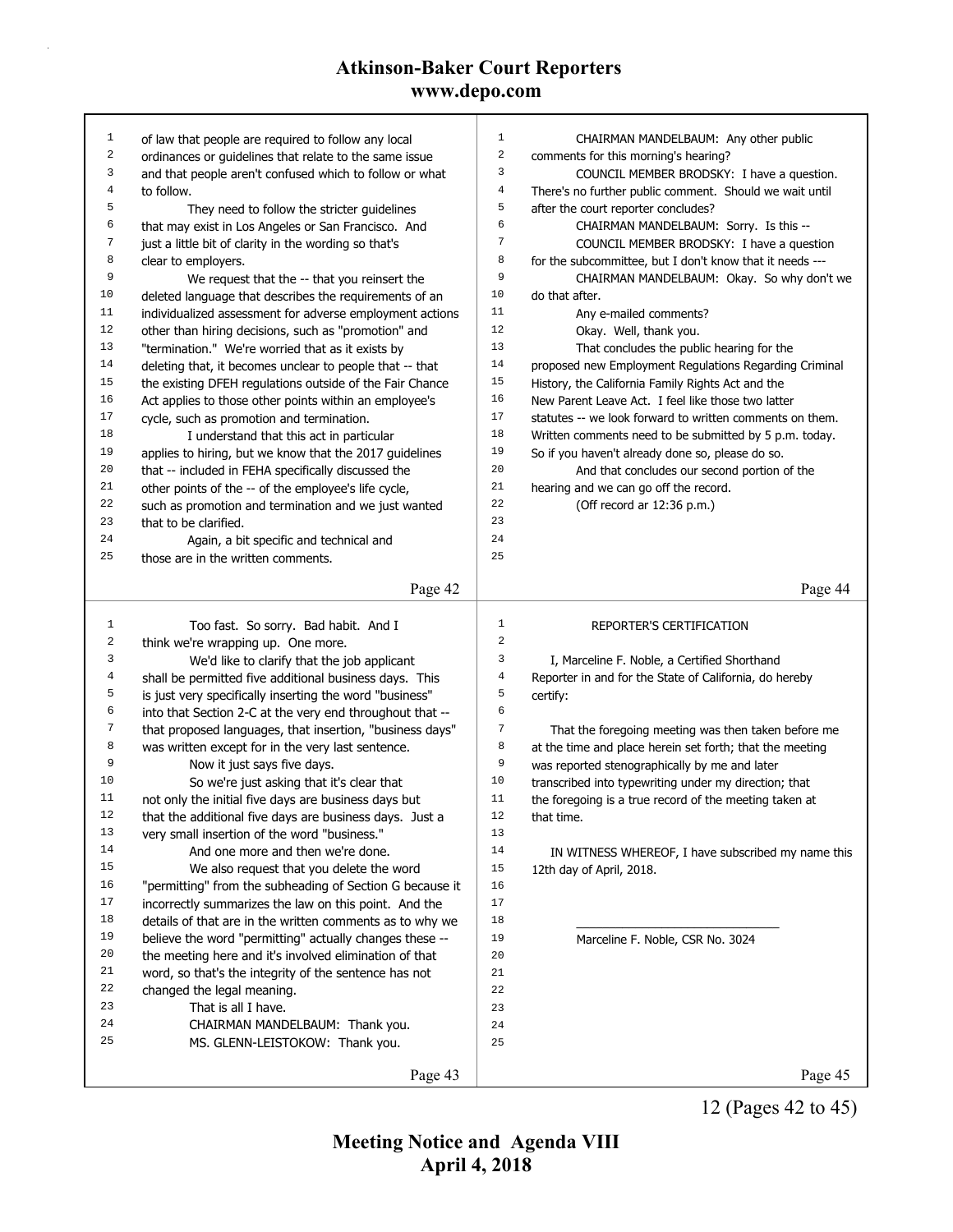|                                                     | amendments 4:6 5:14                                          |                                                    |                                                        |                                                 |
|-----------------------------------------------------|--------------------------------------------------------------|----------------------------------------------------|--------------------------------------------------------|-------------------------------------------------|
| A                                                   | America 6:22                                                 | 13:18.23 15:11 23:6.8<br>24:1,2 25:4 26:9,11,13    | 15:19 16:7 25:9.12<br>26:3 29:13 31:1 33:4             | 40:23,25<br>checks 7:13 11:4,19                 |
| a.m 3:2 8:10 15:8 26:4<br>32:14                     | <b>Americans</b> 35:14                                       | 31:12                                              | 44:3.7                                                 | 16:11 21:3 22:20 23:1                           |
| <b>AB</b> 18:11 34:6 38:4                           | amplify $18:10$                                              | avenue 30:2                                        | <b>Brothers</b> 7:9 14:8,10                            | 24:13 27:13 29:10                               |
| abetting 29:25                                      | ancestry 3:23                                                | aware $7:23$                                       | <b>brought</b> $5:7,106:10$                            | 31:20 34:20 35:16,23                            |
| ability 34:2                                        | and/or 4:2 38:6<br><b>Angeles 1:17 3:1 5:5,6</b>             | в                                                  | <b>Building 1:14</b><br>business 8:19 17:19            | 36:5,18<br>child 19:14 21:9                     |
| able 21:5 22:13 28:3                                | 11:16,17,18,23 42:6                                          | B-o-n-e-y 17:19                                    | 27:8 36:6 43:4,5,7,11                                  | children 7:16,17 9:19                           |
| 30:21 31:21 32:3                                    | annually 20:23                                               | back 3:5 4:7                                       | 43:12,13                                               | 10:8 12:22,24 13:12                             |
| 34:11 36:22 37:23<br>AC02DD0 1:24                   | answer 18:2 31:14                                            | <b>background</b> 7:12,13,25                       | businesses 8:5                                         | 19:3,15,24                                      |
| accept 4:25                                         | answers 37:2                                                 | 8:13 9:10,13,24 10:7                               |                                                        | circumstance 22:12                              |
| accepted 15:25                                      | appear $4:3$                                                 | 10:14 11:2,3,19,22                                 | C                                                      | circumstances 10:1                              |
| account 21:1                                        | <b>APPEARANCES 2:1</b><br>applicant 18:12,20 43:3            | 12:5,9,14 13:4,5 14:5                              | California 1:5,11,17,21                                | 15:20 31:19 41:7,10<br><b>Cisneros 2:3 3:15</b> |
| acknowledges 11:19                                  | applicants 41:8                                              | 14:9,10,13,15 15:16<br>15:18 16:11 18:12           | 3:1,8,19,4:4,19,5.6<br>7:21 10:16 11:9 16:4            | city 11:17,18,23                                |
| acknowledgment 21:22<br>acquiring 40:16             | applicants' 40:10                                            | 20:18 21:3,13 22:16                                | 19:11 25:16 44:15                                      | <b>clarification</b> 10:11 13:16                |
| act $1:6,6,12,12,3:6,9,9$                           | <b>application</b> 18:23 25:18                               | 22:20,24 23:1,2,3,5,17                             | 45:4                                                   | 16:25 38:6,12                                   |
| 3:19,19 31:20 42:16                                 | <b>applies</b> 42:16,19                                      | 23:25 24:8,13 25:8,20                              | call 8.9 15:7 24:11 25:3                               | clarified 42:23                                 |
| 42:18 44:15,16                                      | apply 25:10,17 35:24<br>36:8                                 | 27:13,24 28:4,6,10,15                              | 26:10,11,14,17,23                                      | clarify 39.8,24 40:9 41:4<br>41 25 43 3         |
| action 41:4                                         | <b>appreciate</b> 33:14 35:3                                 | 28:23 29:16 30:6,15<br>30:22,23 31:11,20,20        | called 9:2 21:12 23:21<br>calls 9:14 13:22 26:4        | clarifying 11:25 40:19                          |
| actions 42:11<br>activity 19:15                     | appreciative 38:3                                            | 31:25,25 32:5,11                                   | Canada 17:24                                           | clarity 9:25 11:12 42:7                         |
| <b>added</b> 30:15                                  | approach 8:22                                                | 34:20,22,23 35:1,15                                | candidate 39:18                                        | classes 25:21                                   |
| adding 10:15 11:11                                  | appropriate 7:20,22 9:18                                     | 35:22,25 36:4,18,25                                | card 6:10,19                                           | classroom 12:21 19:25                           |
| 40:19                                               | 10:7 13:5<br>approve 31:24                                   | 40:22,24                                           | care $5.4$                                             | clause 11:7 37:20<br>clean $6:11$               |
| addition 7:10                                       | approving 22:15                                              | <b>Bad 43:1</b>                                    | careful 34:25 35:8 37:19                               | cleaning 36:12                                  |
| <b>additional 4:13 5:16</b><br>12:8 13:25 14:5 18:8 | April 1:18 3:1 5:1 45:15                                     | <b>ban</b> 29:11<br>bar 40.9                       | caring $19:12$<br>Carmel 1:15                          | clear 27:13 39:3 40:15                          |
| 22:24 41:6 43:4,12                                  | ar 44:22                                                     | bargained 21:17,23                                 | case 4:15 8:7 37:25                                    | 42:8 43:10                                      |
| <b>address</b> 3:7 40:1                             | arbitration 21:20 28:13                                      | 28:12,25 31:13                                     | cases $16:18$                                          | clearer $41:20$                                 |
| <b>addressed</b> 19:6 37:18                         | 31:14<br>areas $34:14$                                       | bargaining $7.58.15.23$                            | <b>Cast 27:10</b>                                      | clearly 36:5<br>clients $36:21$                 |
| adequately 38:9                                     | arrangement 11:16                                            | 9:8 13:1,2 20:18 22:22                             | category 16:6                                          | coalition 34:6                                  |
| administer 18:17<br>ado 6:15                        | arrest $35:14$                                               | 24:20 25:23 27:23<br>barrier 31:21                 | <b>CATS</b> 9:10<br><b>CBA</b> 28:8 32:20,21           | code 4:4 7:24 11:1 19:9                         |
| adopting 17:3                                       | <b>Artists 17:22</b>                                         | <b>barriers</b> 32:20 37:8                         | <b>CBS 7:10</b>                                        | 19:11 20:4 22:1 30:7                            |
| adverse 42:11                                       | aside $24:8$                                                 | based 11:5 22:24 36:6                              | <b>Center</b> 33:21                                    | 33:12                                           |
| <b>affect</b> 37:20                                 | asking 8:9 9:16 15:7<br>39:24 43:10                          | <b>bases</b> 39:10                                 | cert 23:23                                             | colleague 8:19<br>colleagues 3:13               |
| affords $21:17$                                     | <b>asks</b> 13:22                                            | <b>basic 9:20 29:3</b>                             | certain 19:19 27:1<br><b>certification</b> 19:22 23:24 | collective 7:5 8:15,23                          |
| <b>afternoon</b> 8:9 9:15 17:12<br>33:19            | asserting 11:7                                               | <b>basically</b> 13:17<br><b>basis</b> 39:20       | 25:13,20 26:1 45:1                                     | 13:1,2 20:18 22:22                              |
| age 4:1 19:14                                       | <b>assessment</b> 18:14 38:10                                | begins $27:15$                                     | certifications 25:7                                    | 24:20 25:23 27:22                               |
| <b>agencies</b> 34:19,19 35:12                      | 38:10,13,19,23,25                                            | <b>behalf</b> 27:19 29:15 33:21                    | certified 5:23 23:25                                   | collectively 21:17,23                           |
| 35:18,19 36:18 37:1                                 | 39:5 42:11<br>assessments 39:7                               | <b>behest</b> 29:18,19                             | 25:16 45:3                                             | 28:11 31:13<br>color $3:23$                     |
| 40:24                                               | assignment 20:11                                             | <b>believe</b> 37:16 43:19<br><b>belt</b> 12:25    | certify 45:5<br><b>Chair</b> 3:12                      | come 6.6 8.5 15:8 16.11                         |
| agency 10:13 22:8,12<br>35.6,9,24 36:8,16           | assignments 20:12                                            | <b>benefitting 34:23</b>                           | <b>CHAIRMAN 2:2 3:4 17:1</b>                           | comfort $14:14$                                 |
| 40:23                                               | assist 41:8                                                  | <b>better</b> 14:3 35:5                            | 17:5,15 22:3 24:3                                      | coming 33:23 35:17                              |
| Agenda 1:2                                          | assistant $4:925:2$                                          | beyond 24:13 25:17                                 | 33:14 43:24 44:1,6,9                                   | commence 3:5                                    |
| agent 7:5 8:19 10:25                                | associate 7:10<br>association 6:22,23 7:3                    | 35.20                                              | challenged 21:20                                       | commend 37:7<br>comment 5:15,18 6:16            |
| agents $32:16$                                      | 12:8                                                         | <b>bit</b> 10:11 12:25 14:3<br>39:15 41:23 42:7.24 | challenging 40:1<br>Chance 41:22 42:15                 | 44:4                                            |
| ago 4:19<br>agree 8:20,22 9:9,10                    | associations 7:8                                             | <b>blanket</b> 36:19                               | changed $43:22$                                        | comments 3:17 5:1,2,8                           |
| agreed 20:17 27:25                                  | assurance 14:14                                              | <b>Boney 2:10 8:19 17:18</b>                       | changes 5:13,17 43:19                                  | 5:13,16,19,19,24                                |
| <b>agreement</b> 12:18 13:3                         | astutely 34:17                                               | 17:19 22:19 23:13                                  | character 41:14                                        | 33:17 34:2,4,8,9 37:25                          |
| 22:22 24:21 25:24                                   | <b>ATKINSON-BAKER 1:20</b><br><b>Attachment</b> 1:8,9,10 4:8 | 24:17 25:11.15 26:7                                | charge $19:24$                                         | 40:20 41:11,24 42:25<br>43:18 44:2,11,17,18     |
| 27:23 29:3                                          | 4:12                                                         | 27:7,12,22 28:19,22<br>30:8,13,19 31:4 32:1        | <b>Chaya</b> 2:2 3:12<br>check 7:13,25 8:13 9:11       | commercial 40:24                                |
| aiding $29:25$<br>Alliance 7:4 8:16 17:21           | attachments 4:10                                             | 32:18 33:18                                        | 9:24 10:14 11:2,22                                     | commission $7:21$ 10:17                         |
| <b>Allied 17:23</b>                                 | attending 19:13                                              | <b>Boulevard 1:21</b>                              | 12:5,9,14 13:4,22 14:5                                 | 10:20 11:9 16:5 33:7                            |
| allow 34:17 35:22                                   | Auditorium 1:15                                              | boundaries 10:22                                   | 14:9,10,13 15:16,18                                    | communicated 33.6                               |
| <b>allowed 9:23 13:7 21:3</b>                       | availability 8:25 9:1,7,12<br>10:2 11:20 12:11               | box $29:12$                                        | 18:12 20:18 21:13                                      | community 33:25<br>companies 7:7 13:20          |
| 36:4<br><b>allowing 34:18 37:13,19</b>              | 13:22 14:1.17 15:3.11                                        | <b>Brand 1:21</b><br><b>Brian 2:6 5:4.9</b>        | 22:24 23:3,3,5,17,25<br>24:8,21 25:8,21 27:20          | 14:14 20:5,8,10 24:19                           |
| alternative 22:18                                   | 16:15,24 20:20 21:20                                         | <b>brief</b> 37:24                                 | 27:24 28:4,6,10,16,24                                  | 24:24 25:1 28:2,3,3,5                           |
| <b>Alternatively 10:23</b>                          | 23:18 24:18,22 25:10                                         | bring $6:18$                                       | 29:11,17,22 30:6,16                                    | 31:8,9                                          |
| alternatives 32:25                                  | 25:14 27:18 28:1 29:8                                        | broad $30:1$                                       | 30:18,22,23 31:11,20                                   | company 14:4 20:20                              |
| ambiguity 39:15                                     | 29:20 35:20,21<br>available 4:7 8:10 10:5                    | <b>Brodsky</b> 2:4 3:14 13:15                      | 31:25,25 32:5,12                                       | 22:23,24 24:25 27:7,9<br>27:11,14,14 29:17      |
| amended 3:20                                        |                                                              | 13:24 14:16,24 15:13                               | 34:22,24 35:1,25                                       |                                                 |
|                                                     |                                                              |                                                    |                                                        |                                                 |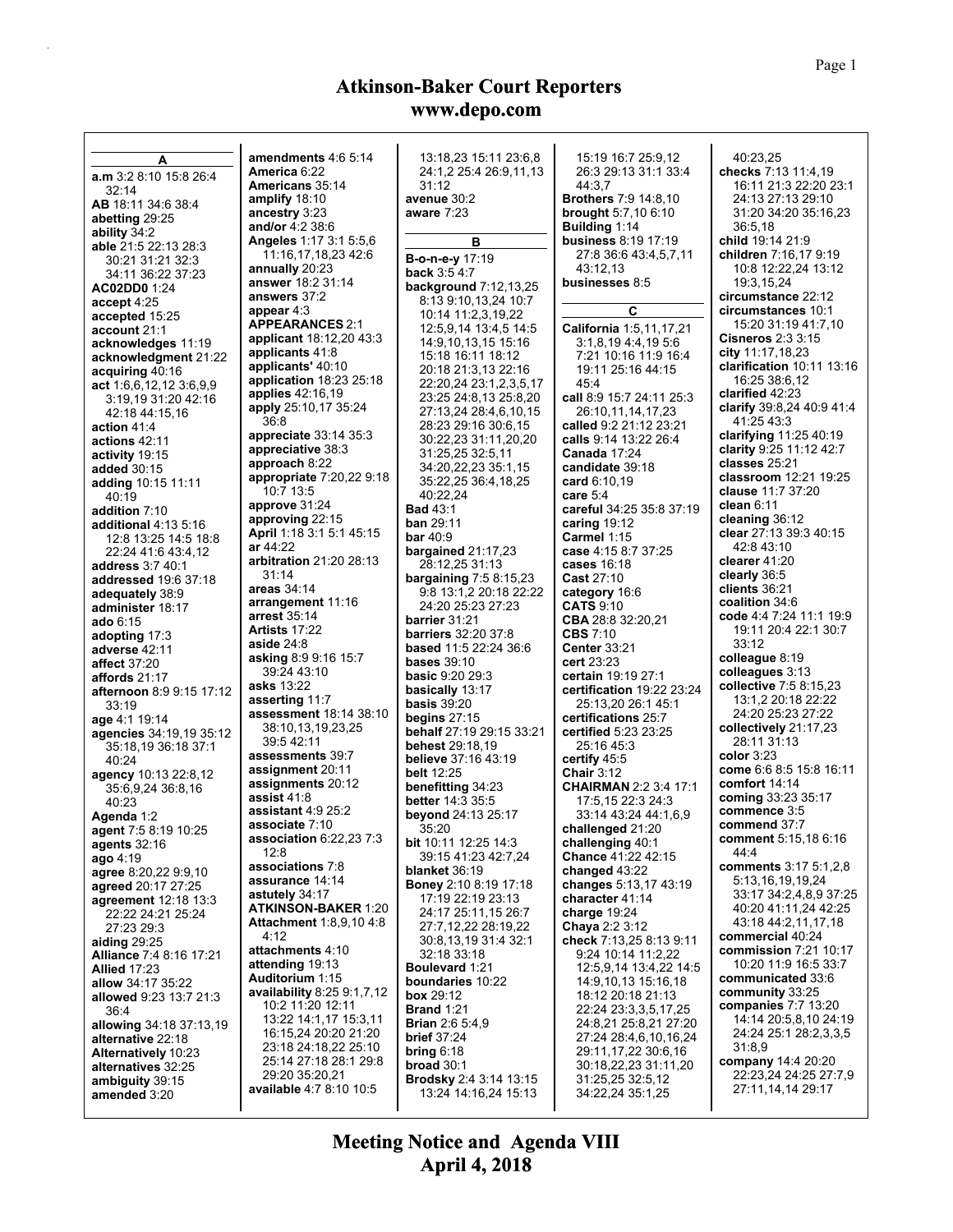| 31:10                                       | <b>CORRECTED 1:7</b>                            | defended 33:8                             | eliminates 18:11                          | exists $42:13$                                           |
|---------------------------------------------|-------------------------------------------------|-------------------------------------------|-------------------------------------------|----------------------------------------------------------|
| competing 20:16                             | <b>Council 1:1 2:2,3,3,4,4</b>                  | defer 41:24                               | elimination 43:20                         | expertise 16:14                                          |
| complaints 41:2                             | 3:12,14 5:4,14,17 6:17                          | delete $43:15$                            | employ $24:20$                            | exploring 32:25                                          |
| complete 32:21                              | 10:1 11:11,24 12:2,7                            | deleted $42:10$                           | employed 7:22 19:15                       | expression 4:1                                           |
| complies 31:3                               | 12:12 13:15,24 14:16                            | deleting $42:14$                          | 20:5                                      | expressly 17:5                                           |
| complying $22:9,15$                         | 14:24 15:13,19 16:7                             | delineated 17:7                           | employee 18:20                            | extend 20:11                                             |
| concern 24:5 35:7 36:23                     | 16:12 17:16,18 18:6,7                           | department $3:168:1$                      | employee's 42:16.21                       | extra 10:15 13:13                                        |
| concerned 15:21<br>concerns 7:16 34:12      | 22:4 23:9 25:9,12 26:3<br>27:5,12 28:15,20 29:5 | 10:21 12:13,17 30:11<br>department's 4:22 | employees $8:17$ 17:22<br>25:22 32:16     | F                                                        |
| concludes 44:5,13,20                        | 29:13,18 31:1,17 32:8                           | departments 16:10                         | employer 9:3,23 10:4,24                   |                                                          |
| condition 3:25 27:25                        | 32:24 33:4 38:7 44:3,7                          | deprive 18:25 21:7                        | 15:17 21:2,5,13 22:8                      | F 1:9,23 45:3,19                                         |
| conditional 32:4 35:6,7                     | <b>Council's 4:15,23 5:20</b>                   | described 10:2 19:7                       | 27:8,10 28:16,25 29:1                     | fact 20:7 21:2<br>factor 8:3                             |
| 35:9,21 39:11 40:11                         | couple 28:5 34:14                               | describes 42:10                           | 29:17,21 34:21,21                         | failed 38:9                                              |
| 40:18                                       | course 6:3                                      | designer 26:20                            | 38:8,10,20 39:9,12                        | Fair 1:1 3:6 10:21 41:21                                 |
| conduct 9:10,23 10:13                       | court 1:20 5:23 6:10                            | detailed 41:21                            | 40:21                                     | 42:15                                                    |
| 11:3,22 13:3,7 14:5                         | 38:16 44:5                                      | details 40:20 43:18                       | employer's 10:24 32:13                    | fall 16:23 22:10 23:2                                    |
| 21:3 35:22 38:9,13                          | covered 23:20 28:8,17                           | developed $8:24,24$                       | employer/producer 8:13                    | 32:22                                                    |
| 40:22                                       | 29:3 37:9                                       | <b>DFEH 38:16 42:15</b>                   | employers 10:6 20:23                      | falls 10:10 16:13                                        |
| conducted 14:13 15:16                       | covers 23:14                                    | <b>DFEH's 5:5</b>                         | 21:15 29:7,10 31:18                       | <b>Family 1:5,11 3:8,19</b>                              |
| 20:19                                       | crafted 20:25                                   | DFEHCouncil@DFEH                          | 34:18 39:6 40:5 41:9                      | 44:15                                                    |
| conducting 29:16                            | <b>Crafts 17:23</b>                             | 5:3                                       | 42:8                                      | far $35:22$                                              |
| conducts $12:5,8$<br>confidence 9:17        | create 6:11 35:19 36:23<br>created 38:22        | difference 36:1                           | employing 28:21,22                        | fast $43:1$                                              |
| confronted 18:24                            | creative 6.25 35:3                              | different 8:21 25:2 31:7<br>31 9 36 9     | employment 1:1,4,10                       | fear $40.22$                                             |
| confused 42:3                               | <b>credential 7:23 10:16</b>                    | <b>DIR 16:20</b>                          | 3:6,7,8,18,219:23<br>10:3,21 11:4,4 18:11 | February 4:20                                            |
| confusing 40:5                              | 11:8 12:14 14:23                                | direction 45:10                           | 18:17,19 19:1 20:8                        | federal 10:25 11:3                                       |
| conjunction 7:2 34:5                        | 23:21 30:5,10 33:8,13                           | directly 26:17                            | 21:2 33:22 35:10,15                       | feel 12:18,19 23:1 28:10                                 |
| consequences 37:5                           | 37:10.14                                        | director 2:5 3:16 26:19                   | 42:11 44:14                               |                                                          |
| consider 5:18                               | credentialed 30:23                              | 29:24 30:9,14                             | enacted 18:22                             | <b>FEHA</b> 3:20,21 30:1 42:20<br>felt $40:2$            |
| consideration 11:11                         | credentialing 10:17 11:9                        | directors 25:3                            | encourage 30:2                            | field $36:3$                                             |
| 17:14 34:15 37:3 38:6                       | 16:5 33:5,7                                     | disability 3:24,24                        | ends 18:19                                | figure $16:2031:18$                                      |
| 41:17                                       | credentials 7:20,21 10:7                        | disadvantaging 18:19                      | enforcement 29:25                         | <b>FILE 1:24</b>                                         |
| considerations 35:1                         | 12:4 19:18 23:23,23                             | disagreement 35:23                        | engage 17:9                               | film $6:24$                                              |
| considered 17:6 39:1                        | 25:7,19                                         | discrimination 3:22                       | engaged $19:15$                           | Final $5:20$                                             |
| considering $36:24$ 37:5                    | creed $3:23$                                    | discussed 42:20                           | enjoyed 19:1                              | find $21:21$                                             |
| construction 35:19                          | <b>Crew 27:10</b>                               | Disney 7:8                                | ensure 9:11 13:4,11                       | firm $15:10$                                             |
| 36:10                                       | criminal $1:5,11,3.8,18$                        | dispatch $26:10,14,24$                    | entertainment 7:1 19:3                    | first $1:1524:9,11,21$                                   |
| construing 35:20<br>contained 18:5          | 7:13 9:13 11:3,5 18:12<br>22:13 29:11 30:10     | dispatched 16:17<br>disqualifying 19:19   | 19:16 20:23 25:22<br>27:8,9               | 26:15 30:5                                               |
| content 6:25                                | 36:13 39:17,23 40:6                             | 30:10                                     | entire 29:2                               | fit 15:6 19:8                                            |
| contest $20:25$                             | 44:14                                           | distributors 6:24 7:6                     | entities 15:20                            | five 12:23 31:8 43:4,9,11                                |
| context 15:3 18:17                          | criminal-free 14:15                             | district 30:21                            | entitled 20:22                            | 43:12                                                    |
| contract 9:2,3 11:21                        | critical 6:2                                    | <b>districts</b> 20:6 30:24               | enumerated 41:16                          | <b>Floor</b> 1:15,21 5:6<br><b>folks</b> 31:23 32:9 34:5 |
| 13:3 14:12 15:16 22:8                       | $CSR$ 1:23 45:19                                | <b>DLSE</b> 19:22 23:24                   | equivalent 10:2                           | 35 13 36 24                                              |
| 22:20 23:4 25:23                            | current 9:21                                    | document 39:16                            | erroneous 21:16                           | follow 31:23 32:17 35:5                                  |
| 27:24 28:11,24 30:16                        | currently 11:13 39:15,21                        | doing 28:23 29:21 39:7                    | especially 21:4                           | 42:1,3,4,5                                               |
| 31:12,22                                    | 40:15                                           | 39:19                                     | establish 38:8                            | followed 40:2                                            |
| contracting 12:8 22:12                      | cycle 42:17,21                                  | <b>DOJ</b> 33:7 37:12                     | evaluated $24:14,15$                      | foregoing $45:7,11$                                      |
| 32:15 34:19 35:5,9                          |                                                 | <b>Doug</b> 2:10 8:19 17:18               | everybody 36:2                            | <b>formal 4:18 39:17</b>                                 |
| contractor 16:18                            | D                                               | dozens 21:15                              | evidence 40:12 41:7,17                    | forth 19:9 45:8                                          |
| contractors 32:17<br>contracts 28:25 29:2,4 | d 4:8 10:23 19:10,10                            | draft 3:20 11:15<br>draw $15:25$          | ex-officio 3:15<br>exactly 15:6 17:8 37:2 | <b>forward</b> 33:16 44:17                               |
| Contractural 20:22                          | Dale 2:4 3:14                                   | <b>Dual 23:21</b>                         | example 15:23 36:1                        | found 4:14                                               |
| contrary 11:22                              | danger $21:9$<br>dangerous 34:17                |                                           | 39:18                                     | <b>Fox 7:8</b>                                           |
| convenience 9:4                             | Dara 2:2 3:14                                   | Е                                         | examples 41:7,12                          | frame $35:8$<br><b>framework</b> 13:6 14:18              |
| conversation 6:3                            | date 13:20                                      | E 1.8                                     | exception 10:11,23                        | framing 7:11                                             |
| convicted 19:19 33:5                        | day 13:23 20:13 25:5                            | e-mail 4:21,22 5:2 17:12                  | 11:13 17:6                                | Francisco 42:6                                           |
| <b>conviction</b> 10:14 30:10               | 31:10 41:1 45:15                                | e-mailed 18:6 44:11                       | exceptions 10:10                          | freelance 23:15 24:17                                    |
| 33:9 36:6,11,13 39:10                       | days 43:4,7,9,11,11,12                          | easy 38:24                                | exempt 22:21 23:4,5                       | 26:19 32:2                                               |
| 39:13,17,23 40:6,10                         | 43:12                                           | educate 7:17                              | 28:9 31:16                                | front 6:6                                                |
| 40:13                                       | deal 14:19                                      | education 7:24 8:1                        | exempted 32:12                            | function 23:12                                           |
| convictions 33:11 35:14                     | decades 13:14,14                                | 12:13.16 13:9.10                          | exemption $16:2,22$                       | functions 9:4                                            |
| coordinators 25:2<br>Copies 4:6             | decertify 30:11                                 | 14:19 21:10 30:7,11                       | exemptions 19:8 20:4<br>22:10 37:19.20    | fund 9:2,3 28:24                                         |
| copy 5:7,13 18:8                            | decision 24:10 38:16                            | educational 11:1 27:1                     | exempts 22:7                              | fundamental 18:22                                        |
| correct 16:3 22:17 28:19                    | 39:11                                           | EEOC 41:13,18                             | exist $42:6$                              | funded 28:25                                             |
| 28:21 30:7,8,12,13,15                       | decisions 24:6 42:12<br>defeats 18:21           | efforts 41:8<br>either 11:12 32:6 38:16   | existed 38:19                             | further 5:17 6:15 21:12<br>34:15 38:4 44:4               |
| 30:19                                       | defendant 39:3                                  | eligible 15:11 25:17                      | existing 37:9,12 42:15                    | future 23:8                                              |
|                                             |                                                 |                                           |                                           |                                                          |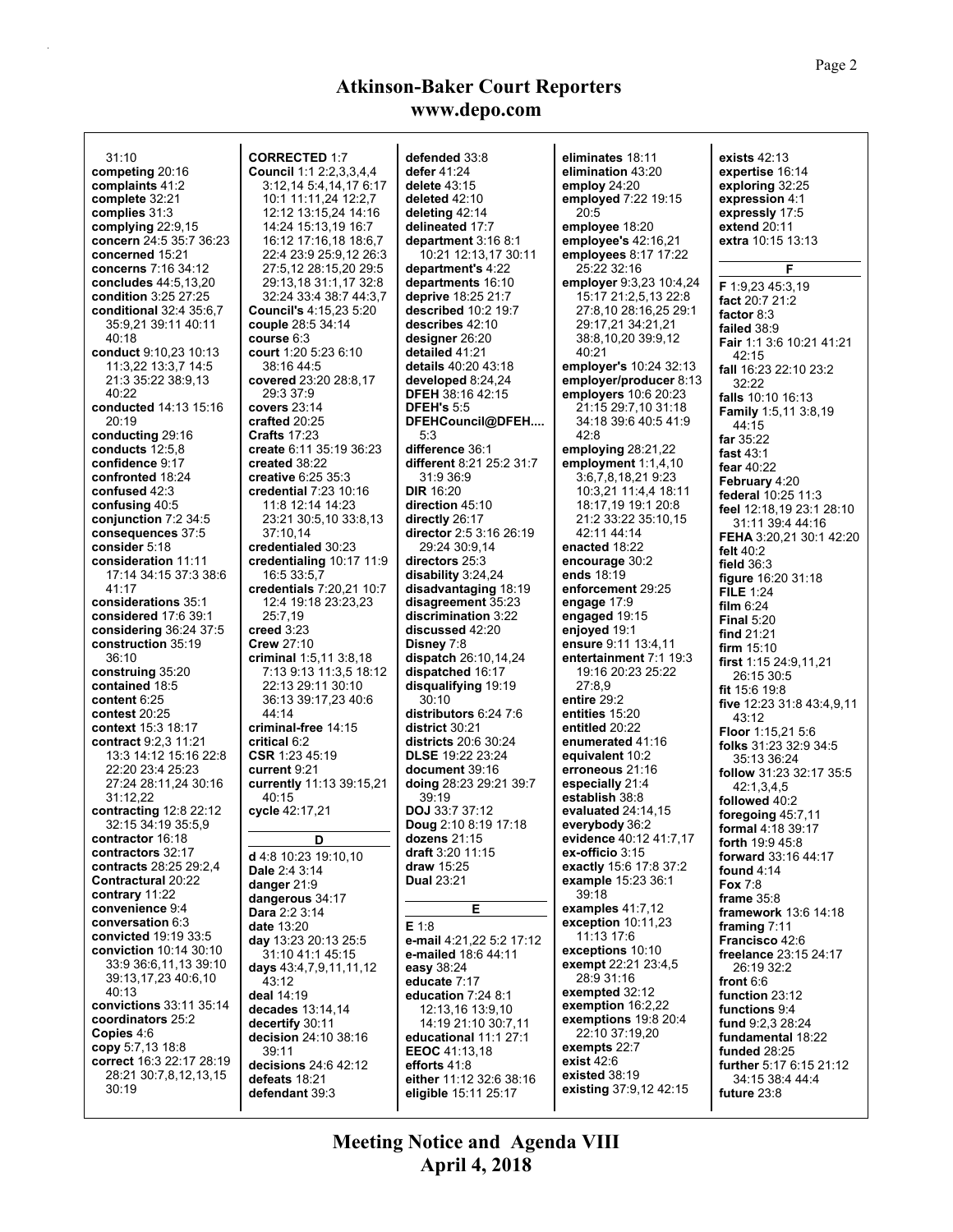| G                        | HOLLY $2.6$                    | international 8:16 17:21       | legislative 17:9                 | 13:15,24 14:16,24           |
|--------------------------|--------------------------------|--------------------------------|----------------------------------|-----------------------------|
| G 1:10 4:12 43:16        | home 7:1 33:23                 | 18:4                           | legislature 17:2                 | 15:13,19 16:7,12            |
| G-I-e-n-n 33:20          | hope 21:21                     | Internet 40:11                 | letter 17:11 18:5,9 19:7         | 17:16 22:4 23:9 25:9        |
|                          | hopefully 6:8 18:1             | interpreted 16:21              | 38:17                            | 25:12 26:3 27:5,12          |
| gainful 19:1             | hours 8:7                      | <b>interview</b> 26:6,7 27:1,2 | licensed 15:21                   | 28:15,20 29:5,13,18         |
| gap 15:17                | Housing 1:1 3:6 10:21          | introducing 6:9                | <b>licensing 15:24 16:8,10</b>   | 31:1,17 32:8,24 33:4        |
| gender 4:1,1,1           | hyphen 33:20                   | involved 43:20                 | life 42:21                       | 44:3.7                      |
| general 29:7             |                                | irregular 8:7                  | limitations 32:11                | members 6:17 17:18          |
| generally 20:9 29:6      |                                |                                |                                  |                             |
| genetic 3:25             | I.                             | <b>issue</b> 8:21 9:20 17:2,17 | limited 21:8                     | 24:20 29:16                 |
| getting 38:17            | I.e. 31:23                     | 40:242:2                       | <b>line</b> $16:135:10$          | mental $3:24$               |
| give 5:9 6:10 11:11 34:9 | <b>IATSE</b> 8:16 18:4,6 29:3  | <b>issued</b> 10:16 11:8 19:22 | lines $32:9$                     | mentioned 41:22             |
| 37:24                    | <b>idea</b> 39:2 40:21         | <b>issues</b> 7:11 18:24 34:15 | <b>Lisa</b> $2.3.3.15$           | merely $24:13$              |
| given 6:4 20:16 31:18    | ideals 38:4                    | 37:17                          | list 4:23 8:25 9:1,7,12          | merit 24:5                  |
| gives 14:14 33:15        | identify $39.9,25$             |                                | 10:2 11:21 12:10,11              | messing $32:13$             |
| giving $34:10$           | <b>identity</b> 4:1            | J                              | 13:16 14:1.17 15:11              | methods $40:16$             |
| glad 34:11               | Iglesias $2.43.14$             | jail 33:23                     | 16:17,24 20:20 21:20             | microphone 6:7              |
|                          |                                | job 14:8,20 23:7,15 24:1       | 22:14,15 23:10,18,20             | military 4:2                |
| Glendale 1:21            | ignores 18:24                  |                                | 23:21,21,22,22 24:7,9            | minors $8:8$                |
| <b>Glenn</b> 33:20       | <b>immediate</b> 33:12         | 24:2 26:19,21,24 27:4          | 24:10,15,16,18,22                | mitigating $41:7,9$         |
| <b>GLENN-LEISTIKOW</b>   | immediately 33.6 37:12         | 31:21,22 36:7,14               |                                  | model $15.6$                |
| 2:11                     | impermissible 34:20            | 40:10:41:8:43:3                | 25:4,4,10,14 26:2,9,10           |                             |
| <b>GLENN-LEISTOKOW</b>   | 36:11 40:17 41:5               | <b>jobs</b> $7:2523:8,1126:8$  | 26:12,14,15 27:18,20             | Monday $26:13$              |
| 33:19 43:25              | impermissibly 34:24            | 31:12 33:24 35:18              | 28:1,1 29:20 30:17               | months $20:12$              |
| go 13:24 25:20 30:2,6    | implication 23:10              | joining $3:13$                 | 31:24 32:3,5,7,9,11              | morning $8.6,11.9:16$       |
| 34:18 40:25 44:21        | implications 35:11             | <b>Joseph 2:3 3:14</b>         | 33:11 35:21 36:1,2,20            | 26:5 32:14                  |
| goes 14:17 24:9          | implied 16:22                  | <b>Junipero</b> 1:14           | listing $41:12$                  | morning's $44:2$            |
| going 6:18 15:18 16:1    | implies 31:2                   |                                | <b>lists</b> 16:15 29:8 35:19,20 | motion 6:21 7:4 8:2 9:5     |
|                          | importance 18:23               | Κ                              | litigation 38:15                 | 13:7 17:20                  |
| 24:10 25:7 29:6,14,22    | <b>important</b> 12:20 34:13   |                                | <b>little</b> 10:11 12:25 14:3   | movie $6.25$                |
| 36:2                     |                                | keep 9:7 37:4                  | 39:15 41:23 42:7                 | Moving 17:22                |
| good 9:4 33:15,19        | 37:17 39:6                     | <b>kept</b> 32:7               | live 12:15 15:1                  | <b>MPAA</b> 6:23 7:10       |
| Google 40:25 41:2        | impossible 18:17               | <b>Kevin 2:5 3:16</b>          | local 8:17,17,20 10:12           |                             |
| Government 19:9 20:4     | impractical 20:15              | kids $13.8$                    |                                  | multi-employer 7:5          |
| 22:1                     | improve 33:25                  | kind 24:5 29:6,22 30:9         | 10:25 11:3,18 17:21              | multiple 20:10              |
| great 18:25 19:23        | include 16:1 21:22 40:11       | 30:17                          | 18:1,3 20:2 29:2 32:18           |                             |
| guess 16:25 28:20 29:9   | included 42:20                 | Kish 2:5 3:16 29:24 30:9       | 41:21 42:1                       | N                           |
| 29:22 32:1,4             | <b>including 10:15 11:7</b>    | 30:14                          | located 5:5                      | name 6.9,17 17:18 26:1      |
| guidance 41:21           | 41:14                          | know 10:6,19 12:16 13:8        | location 36:12                   | 33:20 45:14                 |
| guidelines 41:13,18 42:2 | incorrectly 43:17              |                                | logically 39:3                   | narrow 7:15 37:16           |
|                          | increase 33:24                 | 13:23 14:14,25 15:24           | long $41:2$                      | national 3:23               |
| 42:5,19                  | indicate 40:7                  | 16:1,9,11,13,14,18             | long-term 26:25                  | nature 18:18 21:1 31:5      |
|                          |                                | 17:1 24:8 25:3 26:12           | look 33:16 41:10 44:17           | <b>NBC 7:8</b>              |
| н                        | indicates 10:20                | 26:23 29:7 31:4,6              | <b>Los</b> 1:17 3:1 5:5,6 11:16  |                             |
| <b>habit 43:1</b>        | <b>individual</b> 14:4 18:14   | 32:22 35:6 37:2 40:3           | 11:17,18,23 42:6                 | necessarily 15:12           |
| hand 19:23 20:2          | 25:1 26:17 27:18               | 41 2 42 19 44 8                | lot 14:19 15:19 16:9 24:4        | necessity 36:6              |
| harassment 3:22          | 38:15,19                       | knowing 14:12                  |                                  | need 16:25 19:4 21:10       |
| hard 38:17,18            | individualized 18:14           |                                |                                  | 26:4 27:20 32:19            |
| harder 19:2              | 38.9, 13, 25 39: 5, 7          |                                | Μ                                | 39:25 42:5 44:18            |
| health 7:18 12:23 19:13  | 41:16 42:11                    | L-e-i-s-t-i-k-o-w 33:21        | mail $5:4$                       | needed 21:6                 |
| hear 6:13 8:18 34:11     | individually 12:21             |                                | maintain 29:8,20 37:14           | needs $44:8$                |
|                          | individuals $4:22$ 16:16       | label 16:14                    | maintained 9:1                   | negative 9:12 18:13         |
| hearing 1.4 3.6, 11 4:17 | 28:12,13,21,23 29:15           | laborer 16:14                  | major $8:3$                      | 31:15,15 38:18              |
| 4:18 5:22,24 6:1 44:2    | industry 7:16 8:2 9:5          | language 16:4 18:3             | majority $35:13$                 | negotiating 29:15           |
| 44:13,21                 | 19:3.16 20:23 25:22            | 32:21 39:23 40:19,20           | <b>Mandelbaum 2:2 3:4,13</b>     | never 23:11 34:22           |
| heavily 37:11            | <b>informal</b> 40:16 41:3     | 42:10                          | 17:1,5,15 22:3 24:3              | new 1.6,12 3:7,9,19 18:4    |
| help 6:11 11:17          | information $3:25$ 21:16       | languages 43:7                 | 33:14 43:24 44:1.6.9             | 44:14.16                    |
| helping 18:20            |                                | large $20:4$                   |                                  |                             |
| helps $33:23$            | 28:14 34:21 37:11              | last-minute 26.8.21 27.4       | <b>Marceline 1:23 45:3,19</b>    | nexus 36:6,14               |
| high $36:24$             | 39:10,12,20,25 40:4,8          | law 9:21 10:13,22,25           | marital $3:25$                   | nice 6:11                   |
| highlight 34:16          | 40:17 41:13,15                 | 11:3,15,19 22:9,14             | materials 4:8.12                 | <b>night</b> 8:6 36:12      |
| hire 24:21 36:19 40:24   | <b>initial</b> 1:9 4:9 27:16   | 26:22 29:12 30:20,24           | mean 13:20 14:20 15:23           | Noble 1:23 45:3,19          |
| hired 18:15 21:6 24:23   | 28:18 29:9 43:11               | 31:3 35:5,23 36:23             | 30:19 31:9 32:24                 | nonprofit 33:22             |
| 36:25                    | input $16:19$                  | 39:6,14,21 40:2,15             | meaning $43:22$                  | <b>nonunion</b> 23:15,16,19 |
| hiring 20:22 24:25 41:22 | inguiring 40:10                |                                | means 13:21 20:8 38:13           | 23:22 28:13                 |
| 42:12,19                 | <b>inquiry</b> 16:23 28:20     | 42:1 43:17                     | mechanism 14:7                   | noon $9:16$                 |
|                          | inserting 43:5                 | laws 37:9 41:22                | <b>medical 3:24 15:23</b>        | <b>North 1:21</b>           |
| history 1:5,11 3:8,18    | insertion 43:7,13              | layer 33:10                    | meeting 1:2 3:11 43:20           | notice 1:2,8 4:9,12,19,24   |
| 7:13 9:13 10:14 11:5     | <b>integrity</b> 43:21         | leading $6:24$                 | 45:7,8,11                        | noticed 4:18,21 34:17       |
| 29:11 39:10,13,17,23     | <b>intent</b> 35:23 36:23      | <b>Leave</b> $1:6,12,3:9,19$   | <b>Melissa</b> 2:10 6:18,21      | number 21:8 34:5 35:16      |
| 40:7,11,13 44:15         | interfering 33:2               | 44:16                          | 31:7                             | 36:24                       |
| hold 7:20,24 19:21       | <b>intermittent</b> 18:18 21:1 | leaving 24:7                   | member 2:2,3,3,4,4 3:16          |                             |
| holding $4:17$           | internal 28:7                  | legal 19:12 43:22              | 7:7,10 11:24 12:2,7,12           |                             |
|                          |                                |                                |                                  | O                           |
|                          |                                |                                |                                  |                             |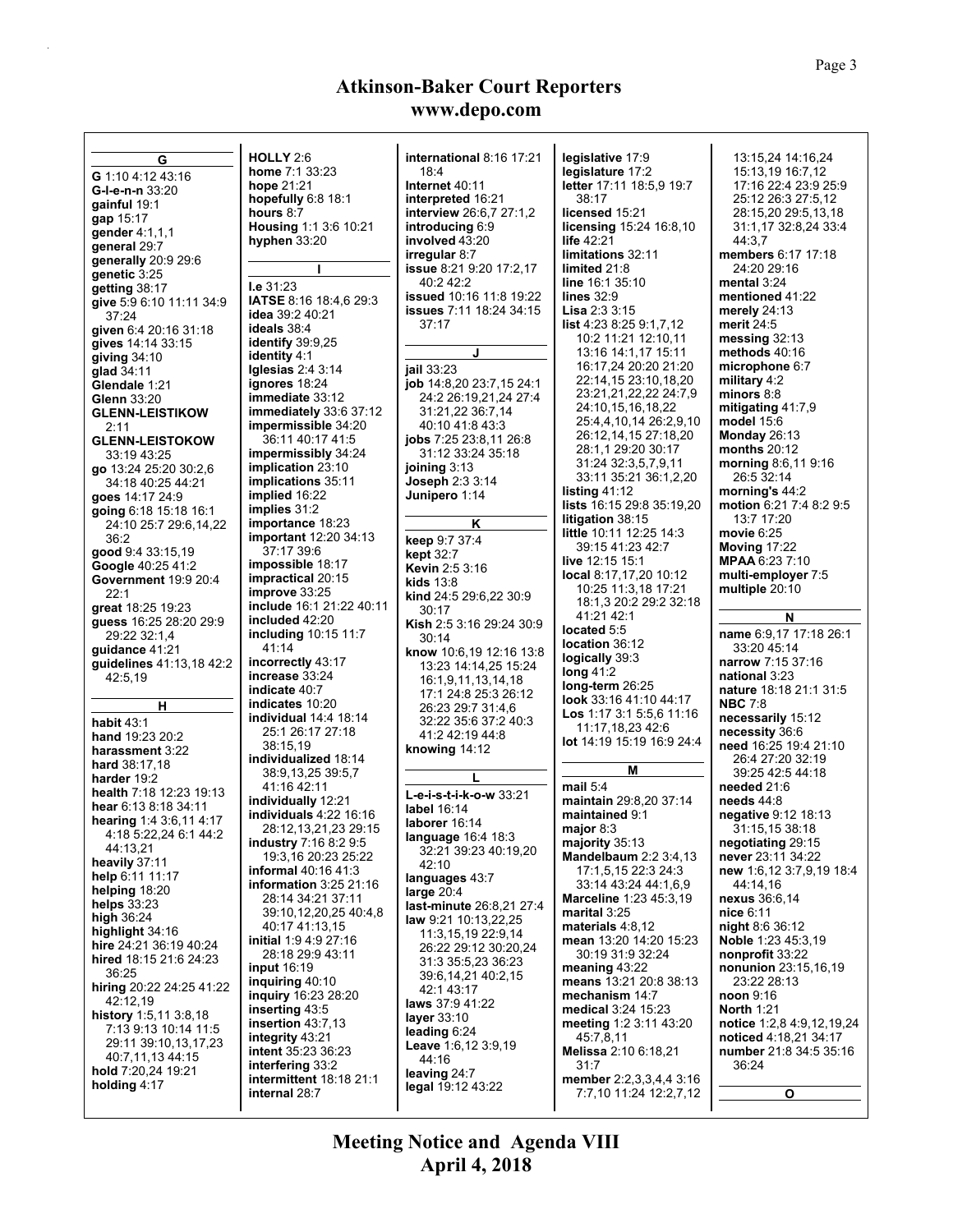| o'clock 8:5,6,9 9:15,15                  | people 7:16 15:20 22:14                           | presumed 38:23                                | qualified 19:25 21:9                             | removal 21:19                               |
|------------------------------------------|---------------------------------------------------|-----------------------------------------------|--------------------------------------------------|---------------------------------------------|
| 9:1615:7                                 | 22:15 25:25 30:2,17                               | presumption 38:8,21                           | question 11:25 22:5                              | removed 32:6                                |
| obligation 12:17                         | 31:21,24 32:15 33:23                              | <b>pretty</b> 20:21 41:2                      | 24:4 30:4 44:3.7                                 | renewal 12:15                               |
| <b>obtain</b> 39:12                      | 35:16,17,22 36:5,17<br>36:20 37:13.21 40:23       | <b>previous</b> 24:24 34:13                   | questions 16:9,12 17:10                          | report 8:10 9:15,17                         |
| obviously 33:2<br><b>offense</b> 33:6    | 42:1,3,14                                         | principle 41:25<br>principles $8:21,22$       | 18:2 24:5 38:1<br>quick $41:1$                   | 13:20,23 15:12 39:13<br>39:17.23 40:7       |
| <b>offenses</b> 19:20                    | perform $27:15$                                   | prior $20:20$                                 | quite 16:15                                      | <b>reported</b> 1:23 37:12 45:9             |
| <b>offer</b> 8:14 9:22 10:3,4            | performed 14:13 27:19                             | <b>Priority 20:22</b>                         |                                                  | <b>reporter</b> 5:23 6:10,20                |
| 14:18,25 15:4,9,10                       | 30:16 32:6 40:12                                  | prisons 33:23                                 | R                                                | 44 5 45 4                                   |
| 20:19 27:16 28:18                        | <b>performers</b> 7:18 19:14                      | <b>private</b> 20:6 30:21,25                  | race 3:22                                        | <b>REPORTER'S 45:1</b>                      |
| 31:2 34:14 35:7,9,21                     | 21:10                                             | probably 14:4                                 | raised 17:2 34:8 37:18                           | <b>REPORTERS 1:20</b>                       |
| 39:11 40:11,18                           | performs 9:4                                      | problem 30:23 32:2                            | raising $17:16$                                  | representation 7:3                          |
| <b>offered</b> 13:17 15:2 23:7           | period 5:16                                       | <b>problems</b> 18:22 19:6                    | reached 12:18                                    | <b>representative 17:19</b>                 |
| <b>office</b> 5:5 26:11,14,24            | periodically 9:11                                 | procedure 21:17,23,25                         | read $22:9$                                      | represented 20:17                           |
| official 5:25<br><b>oh</b> 40:6          | permissible 39:19                                 | 31:2,14,23                                    | ready $3:5$                                      | represents $8:18$ 12:19                     |
| <b>okay</b> 12:12 17:11 31:4             | permitted 43:4<br>permitting 43:16,19             | process 4:18 8:15,24 9:9<br>10:18,22 11:20,20 | real 41:1                                        | <b>request</b> 42:9 43:15                   |
| 40:25 44:9,12                            | <b>person</b> 6:5,5 26:15                         | 12:3 13:2,25 16:13                            | really 7:12,15 8:12 15:15                        | requesting 11:10<br>requests 38:5           |
| <b>once</b> 8:13 13:16 15:10             | 27:15                                             | 17:9 25:6 33:5                                | 29:21 31:19                                      | require 11:1 19:18 28:6                     |
| ongoing 12:17 37:3                       | person's 33:8                                     | <b>producer</b> 9:14,17 13:21                 | reason 15:15 30:20<br>31:22 39:22                | 30:20 32:15 33:12                           |
| <b>online</b> 40:12                      | personnel 15:24                                   | producers 6:24 7:4,6 9:9                      | reasons 1:9 4:10,13 5:21                         | <b>required</b> 10:13,25 21:3               |
| onset 7:17                               | perspective 29:25                                 | 13:10 25:2                                    | 21:21                                            | 22:13 24:21 25:22                           |
| opening 15:23                            | pertaining 19:16                                  | production 8:3,3,7,8                          | reassurance 30:18                                | 26:22 30:6,11 35:25                         |
| <b>Opportunities</b> 33:22               | perversion 36:22                                  | 13:7,19 20:5,8,10,19                          | rebut 38:24                                      | 39:942:1                                    |
| opportunity 5:15 6:14                    | photographer 26:20                                | 25:2 26:18,20 27:7,11                         | rebuttable 38:8,21                               | requirements 19:9 20:16                     |
| 8:12 18:13 19:1 22:23                    | physical 3:24                                     | 27:14 29:17 31:7,9,10                         | receive 5:13                                     | 21:25 27:1 42:10                            |
| 28:13<br>opposed 32:12,19                | picture 6:22 7:4 8:2 9:5<br>13:7 17:22            | productions $23:16$ $25:1$<br>26:14.16        | received 5:19                                    | requiring $10.16$ 11:8<br>residential 36:10 |
| oral 34:2                                | <b>Pictures</b> 7:9,9 17:20                       | prohibits 3:22                                | recidivism 33:24                                 | <b>respond</b> 18:13 28:14                  |
| <b>order</b> 7:24 12:4 16:16             | place 30:6,16 45:8                                | projects 26:25                                | recognition 15:17                                | 31:14 34:7                                  |
| 27:17,20 30:5 32:21                      | placed 14:1 27:25 36:22                           | promote 38:4                                  | recognize 10:18 12:16<br>recommend 11:6          | responded 5:20                              |
| ordinance 11:23                          | placement 20:20 32:5                              | <b>promotion</b> 42:12,17,22                  | recommending 11:10                               | response 5:14                               |
| ordinances 42:2                          | places 36:9                                       | <b>proof</b> $25:18,19$                       | record 3:5 5:21,25 27:8                          | responses 21:15                             |
| ordinary 6:3                             | platforms 6:25                                    | properly 40:3                                 | 44:21,22 45:11                                   | responsibilities 19:24                      |
| organization 9:1                         | please 5:10 6:8 44:19                             | proposal 18:11 22:7                           | recorded 38:10                                   | responsibility 19:12                        |
| orientation 4:2<br>origin 3:23           | Pleased 17:25<br>point 11:14 13:15 15:9           | 41:25<br><b>proposed</b> 1:4,8,10 3:20        | records $35:14$                                  | responsible 12:22,23<br>restrict 11:4       |
| Ortiz 2:3 3:15 16:12                     | 16:7 40:14 43:17                                  | 4:3,6,11,14 18:1,3                            | redress 39:3                                     | result 18:13                                |
| 17:16 27:12 28:15,20                     | pointing 37:7                                     | 34:2 40:20 43:7 44:14                         | reduce $33:24$<br><b>reference</b> 11:15 35:7    | reviewing 33:16                             |
| 29:5,18                                  | points 37:5,6 38:5 42:16                          | <b>protection</b> 21:18,24 33:1               | references 16:4                                  | rewriting 32:15                             |
| <b>outside</b> 42:15                     | 42:21                                             | protections $19.4$ 32:10                      | referring 28:17                                  | right 3.4 17:8 26:16                        |
| overlay 9:21 37:8                        | policies 22:25                                    | <b>protocol</b> 18:16 21:19                   | reflected $4:7,10$                               | 27:15,21 28:18 32:13                        |
|                                          | population 36:4                                   | <b>prove</b> 38:18,19                         | regard 10:21 41:21                               | 33 8,9 36 3 38 17                           |
| P                                        | populations 37:15                                 | <b>provide</b> 5:16 7:18 11:13                | regarding 1:5,11 3:6,18                          | 40:22                                       |
| <b>P-a-t-</b> 6:18                       | portion 44:20                                     | 11:21 18:8 19:3,5<br>21:14 25:18,19 38:22     | 44:14                                            | Rights 1:5,12 3:9,19<br>44:15               |
| p.m 3:2 5:1,11 44:18,22                  | <b>position</b> 10:12,15,24<br>11:8 13:17,19 15:2 | 39:16 41:20                                   | Register 4:20                                    | room 1:15 4:7                               |
| <b>page</b> 4:15,23<br><b>PAGES 1:25</b> | 16:20 22:19 24:18                                 | provided 21:11 37:25                          | regular 19:25                                    | roster 20:21 23:6 24:19                     |
| <b>Paramount 7:9 14:7.9</b>              | positions 24:23                                   | <b>provides</b> 18:12 21:23                   | regulated 37:11<br>regulation 7:14 15:22         | 25:5 30:17                                  |
| parent 1:6,12 3:9,19                     | possess 19:17                                     | 39:15                                         | 19:7 23:2                                        | rosters $36:20$                             |
| 28:3 44:16                               | possibility 32:1                                  | providing 13:9,10 41:6                        | regulations $1.4, 10.3.7$                        | round $5:14$                                |
| part 4:17 5:21,24 7:15                   | post 14:18,25 15:4                                | provision 7:13                                | 3:20 4:3,4,11,14 9:22                            | rubric 16:23 29:11                          |
| 20:5 34:6                                | posting $4:23$                                    | provisions 3:7 39:6                           | 11:15 18:5 19:11                                 | rulemaking 1:8 4:18                         |
| particular 8:14 10:3                     | potential 35:11 36:14                             | <b>public</b> 1:4 3:5,17 5:15                 | 21:22 34:3 38:2,6                                | 5 21 25 18 1                                |
| 15:22 30:2 36:3.11                       | 37:4 39:3<br>potentially 10:10 21:14              | 6:16 14:18 33:24 44:1<br>44:4.13              | 39:14,21 40:15 41:5                              | <b>run</b> 8:4 15:18 29:1                   |
| 37:21 42:18                              | 35:15,22 40:5                                     | published 4:20                                | 41 20 42 15 44 14                                | s                                           |
| particularly 6:4<br>parties 9:9          | pre 15:3                                          | <b>purpose</b> 18:10,21                       | <b>Regulatory 4:19</b><br>rehabilitation 41:8,17 | S-a-r-a-h 33:20                             |
| Partners 27:10                           | precautionary 13:13                               | purposes 11:4 28:7                            | reinsert 42:9                                    | safety 7:18 12:23 13:11                     |
| partnership 11:18                        | preemployment 16:23                               | <b>Pursuant 4:24</b>                          | rejected 17:6                                    | 19:13 25:21 33:24                           |
| <b>passed</b> 19:2 34:6                  | 20:14 23:3                                        | put 10:19 12:9 26:2 36:1                      | relate $42:2$                                    | <b>San 42:6</b>                             |
| passing 24:8                             | preliminary 36:19                                 | 36:20 41:13                                   | related 36:15                                    | Sarah 2:11 33:20                            |
| Patack 2:10 6:17,18,21                   | premature 10:19                                   | <b>putting 15:21 22:14</b>                    | relates 3:21                                     | satisfies 21:25                             |
| 6:21 12:1,6,11,13                        | <b>preoffer</b> 14:18 18:11                       |                                               | relay 34:20                                      | saying 6:12 32:4,25                         |
| 13:18 14:2,22 15:5,15                    | <b>present</b> 17:25 34:2<br>presentation 10:5    | Q                                             | relevant 34:14                                   | says 10.11,23 26:4 27:19                    |
| 16:3 17:4,8                              | presented 34:12                                   | quagmire 33:16                                | religious 3:23                                   | 39:23 43:9                                  |
| payroll 27:9,14<br>pays 9:3 27:5         | presents 16:9                                     | qualifications 24:13                          | rely 14:22<br><b>remember</b> 5:10 13:19         | scheduling 8:3<br>scheme 22:6               |
|                                          |                                                   | 25:13,14                                      |                                                  |                                             |
|                                          |                                                   |                                               |                                                  |                                             |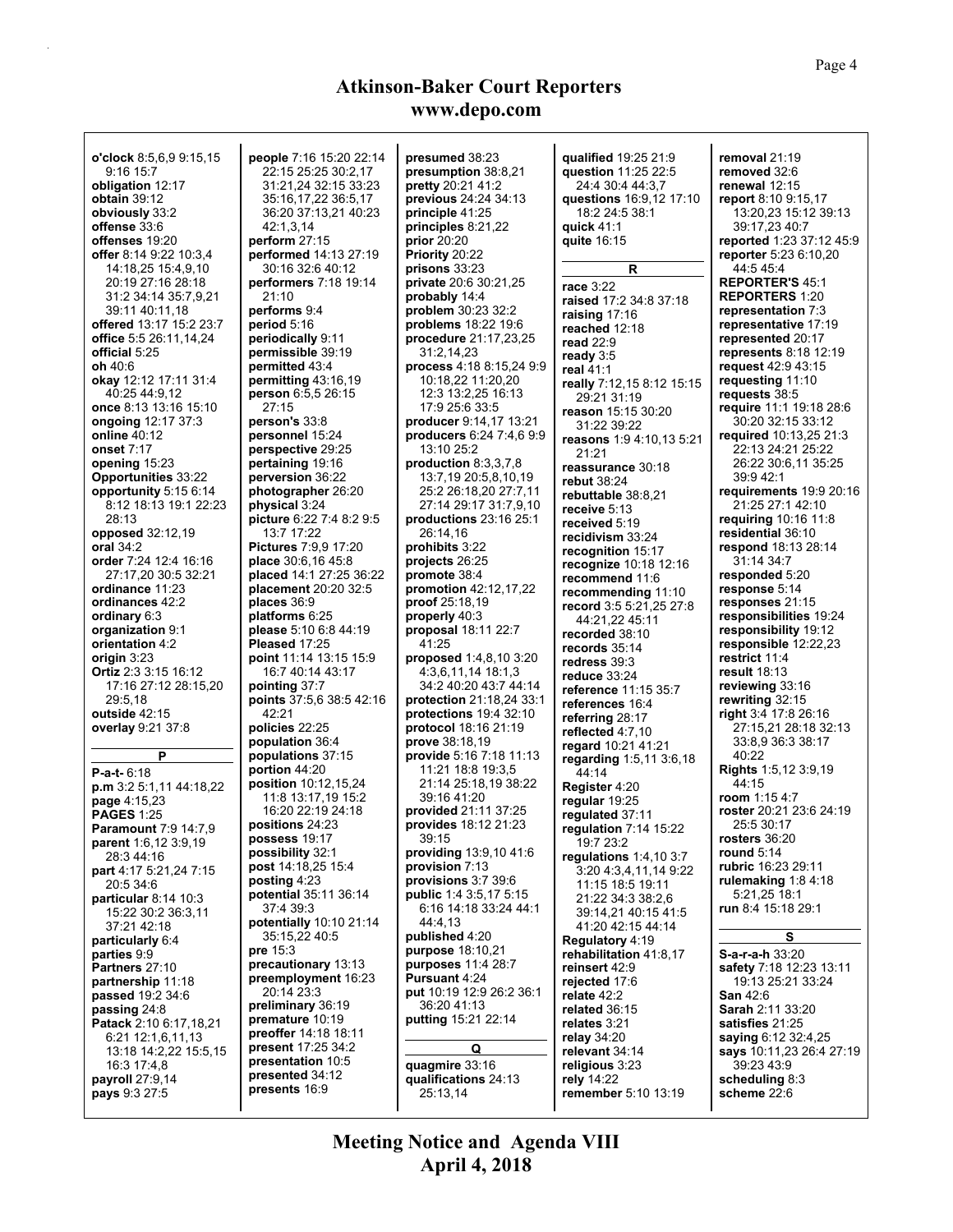| school 13.9 14.22 20:6          | speakers 2:9 34:13              | suspenders 13:1               | 45:12                        | want 12:2 26:25 32:9      |
|---------------------------------|---------------------------------|-------------------------------|------------------------------|---------------------------|
| 30:21,21,24                     | speaks $6:5$                    | suspension 33:12              | timely 33:11                 | 34:14,16,25 37:4,7,8      |
| schools 20:6 30:20.25           | specific 15:12 29:19            | sworn $6:8$                   | times $34:20$                | 37:18,24 41:4             |
|                                 | 30:24 42:24                     |                               | <b>Title 4:4 41:14</b>       | wanted 37:23 42:22        |
| <b>Schur</b> 2:2 3:14 11:24     |                                 | system 21:12                  |                              |                           |
| 12:2,7,12 22:4 23:9             | specifically $41:15$ $42:20$    |                               | today 4:25 5:1,9,11,12       | wants $14:10$             |
| 27:5 31:17 32:8,24              | 43.5                            | Τ                             | 5:18 7:2 15:7 18:10          | <b>Warner 7:9 14:8,10</b> |
| 35:3                            | specify 39:21                   | tactical 31:22                | 34:7.10 44:18                | warranted 13:14           |
| screen 4:15 22:13 36:5          | spelled 32:23                   | take 3:17 20:25 24:2          | <b>tomorrow</b> 15:8 26:4,11 | wasn't 17:5 39:17 40:2    |
| screening 13:25 20:14           | spelling 6:9                    | taken 45:7,11                 | tools $36:19$                | way 8.4 9:14 15:25 21:22  |
| 22:16 23:12 36:19               | <b>Sperber</b> 2:6 5:4,9        | talk $7:12$                   | top $30:22$                  | 35:4 37:12 38:3 39:14     |
| searches 40:12                  | <b>staffing</b> 34:18 35:12,18  |                               | totally 22:7 32:12           | 40.4                      |
| second 28:6 44:20               | 35:24 36:8,16,17,25             | tasks 9:6                     | trade 6:23 7:3               | ways 37:16 41:16          |
| section 3:10 19:9 20:4          | Stage 8:17 17:22                | teach $20.9$                  | transcribed 5:22 6:1         | we'll 4:25 5:18 6:13      |
|                                 |                                 | teacher 7:21,23 8:8,14        | 45:10                        | 33:16 34:9                |
| 22:143:6,16                     | stakeholders 4:22               | 9:18 10:5,6,17 11:9           |                              |                           |
| <b>sections 4:4 11:12</b>       | stamp $10:20$                   | 15:8 16:5 19:5,19 20:1        | transcript 1:7 5:23 6:12     | we're 4:17 6:23 11:10.10  |
| see 10:4                        | <b>start</b> 6:8,16 7:11 35:20  | 21:1,11,18 24:2 25:17         | true $45:11$                 | 13:7.8.9 15:22 38:2.3     |
| selection $24:6,16$             | <b>state</b> 10:12,25 11:2 12:5 | 26:1,17,21 27:3 30:5          | trust 9:2,3 28:24            | 39:24 42:13 43:2,10       |
| send 26:5 36:9                  | 25:16 26:22 37:23               | 33:7                          | trying 14:16 15:2 31:17      | 43:14                     |
| sense 14:17 15:3 33:15          | 45:4                            | teacher's 8:10 20:11          | two 10.9,9 19:17 23:23       | we've 16:19               |
| sensitive 33:3                  | state's 16:20                   | teachers 7:19,20,24 8:18      | 25:18 27:13 34:12            | web 4:15,23               |
| sent 4:21 26:24                 | <b>statement</b> 1:9 4:9,13     | 8:25 9:11 11:2 12:9,19        | 44:16                        | Wednesday 1:18 3:1        |
| <b>sentence</b> 43:8,21         | 5:20 34:10                      |                               | type 15:22 16:8              | 26:13                     |
| separate 23:20,21 25:21         | <b>States 17:23</b>             | 12:20 13:4,11 14:20           | typewriting 45:10            | week 14:8,8,11 26:13      |
| 26.9.9 30:22 31:10              | <b>status</b> 3:25 4:2          | 18:18,23,25,25 19:8           |                              | 31:8.9                    |
|                                 |                                 | 19:12, 17, 21, 23 20:3, 7     |                              |                           |
| separately 5:8                  | statute 17:7 18:22,24           | 20:9,17,21 21:4,8,9,14        | U                            | weekly $26:12$            |
| <b>Serra</b> 1:14               | 19:2 29:25 32:10,17             | 21:24 23:6,14,16,17           | ultimate 22:8 28:16          | weeks 20:12               |
| serve 23:11                     | 33:1                            | 23:18,19,22 24:24             | unclear 42:14                | welcome $3:10$            |
| <b>services</b> 7:1 9:2,3 11:21 | statutes 44:17                  | 25:3 26:10,15 30:24           | unconventional 13:8          | welfare 7:19 12:24 17:20  |
| 13:3 14:12 15:16                | statutory 20:3 21:19.25         | Teaches 17:20                 | uncover $40:12$              | West $5.5$                |
| 22:20 23:4 25:23                | stenographically 45:9           | teaching 12:22 19:17          | undergo 7:25 11:2 35:25      | <b>WHEREOF 45:14</b>      |
| 27:24 28:11,24 30:16            | streaming 7:1                   | 37:10                         | undergone 14:9               | wishing $6:14$            |
| 31:13                           | street 1:16 5:6 36:12           | technical $6.441:23$          | understand 12:3,16 13:6      | <b>WITNESS 45:14</b>      |
| set 19:9 45:8                   | stricter 42:5                   |                               |                              | wonder $29:12$            |
| sets $8:4$                      | strongly 12:18                  | 42:24                         | 15:13 22:6 23:9 37:6         | wondering 16:19 22:11     |
|                                 | <b>studio</b> 7:19 8:18 13:10   | Technicians 17:22             | 42:18                        | word 43:5,13,15,19,21     |
| setting 12:21                   |                                 | television 7:4 9:5            | understanding 13:2 31:5      |                           |
| sex 3:25                        | 17:20 18:18,23,25,25            | tentatively 22:14 31:24       | 35:441.9                     | wording $42:7$            |
| sexual 4:1                      | 19:4,7,12,17,18,21,23           | term 20:9,12 25:5             | Unfortunately 18:16          | words $10:15$             |
| shared 7:7                      | 20:3,7,9,11,17,21 21:1          | termination $42:13,17,22$     | union 8:17 9:10 12:19        | work 8:6,10 14:7 15:8     |
| short 15:17 20:9,12             | 21:3,7,9,11,14,18,24            | terms 6:4 17:6 22:9           | 18:4 20:17 23:13,14          | 20:7,10 21:8 24:1         |
| <b>Shorthand 45:3</b>           | 23:6,14,16,18,19,22             | territories 17:23             | 24:1,2 27:19,19,25           | 25:16 27:15 31:6,7,8      |
| show 35:15 38:14 41:17          | 24:24 25:3,16 26:1,3            | tested 16:16                  | 28:12,21,22,23 29:14         | 31:10 36:16               |
| showing 38:24                   | 26:21 27:3 28:16                | testifies 5:12                | 29:19 31:21                  | worked 11:16 13:14 21:4   |
| shows 31:15 33:9                | studio's 24:10                  |                               |                              | 24:24 34:6 37:15          |
| sic 20:25 32:12                 | studios $27:23$                 | testify $6.7,14$              | unions 16:15 29:7 35:12      | Workers 17:20             |
| Signatory 20:22                 | subcommittee 44:8               | testimony 3:18 4:25 6:13      | 35:18                        | working 7:17 9:18 10:8    |
|                                 |                                 | thank 6:20 17:13,15,16        | <b>United 17:23</b>          |                           |
| significant 23:12               | subheading 43:16                | 22:2,3 33:18 34:1             | Universal 7:8                | 12:20,21 13:11            |
| similar $40:14$                 | subject 20:3 21:13 23:17        | 43:24,25 44:12                | urge 34:25 37:4.18           | worlds $19:13$            |
| simply 40:19                    | 31:24 39 4                      | thankful 38:2                 | use 23:16 28:4 36:18         | worried $42:13$           |
| single 20:10                    | subjected 15:1                  | theaters 7:1                  | 40:6                         | wouldn't 29:10,10         |
| singling 16:8                   | submit 5:3,11 17:12             | T <b>heatrical</b> 8:16 17:21 | usually 24:25 25:1 26:7      | wrapping 43:2             |
| singular 18:24                  | submits 5:12                    | thing $33.4$                  | 26:8 27:3,9                  | write 39:22               |
| sister 7:3                      | <b>submitted 5:8 17:11</b>      | think 10.9.14 13:13 14:2      |                              | writing 37:19 38:11,22    |
| situation 37:22 39:4            | 44:18                           | 14:13 22:7,7 24:3 28:9        | v                            | written 4:25 5:2,7,13,19  |
| slated 4:3                      | submitting 34:4                 | 29:5,13 30:1 32:16,18         |                              | 5:24 33:16 34:4,10        |
| slightly 8:21                   | subscribed 45:14                |                               | valid 37:6                   | 39:15,16 40:4 41:11       |
| slower 6:2                      | subsection 18:5                 | 33:15 40:5,25 43:2            | value 30:15                  | 41:24 42:25 43:8,18       |
| slowly 6:2                      | subsections 19:10               | thinking $29.637.4$           | vast 35:16                   | 44:17.18                  |
| small $43:13$                   | <b>substitute</b> 14:20 23:21   | <b>Third 1:21</b>             | verified 23:24 25:7          |                           |
|                                 |                                 | <b>THOMAS 2:6</b>             | veteran 4:2                  |                           |
| solicited 16:19                 | 28:1                            | thought 29:9                  | view 20:2                    | X                         |
| somebody 14:7 26:4,5            | <b>Sue 38:17</b>                | thousands 4:21 36:17          | <b>views</b> 17:25           |                           |
| 32:14 34:23 35:8 40:1           | suggest 41:6                    | thread 24:4                   | <b>VIII 1:4</b>              | Y                         |
| <b>Sony 7:9</b>                 | suggested $16.4$ 18:3           | three 35:13                   | vulnerable 36:3 37:15        | year 17:9 20:10 21:15     |
| sorry 4:11 36:25 43:1           | suggesting 32:7                 | Thursday 26:13                |                              |                           |
| 44:6                            | summarizes 43:17                | Tim 2:4 3:14                  |                              | 36:17                     |
| sort 27:2                       | <b>summary</b> 34.9 37:24       | time 6:5 8:2 9:16,17          | W                            | years 19:14               |
| <b>sorts</b> 37:21              | supervision 21:10               |                               | W 1:16                       | yesterday 18:7            |
| source 39:9,25 40:3,8           | sure 12:1,3 28:2 32:19          | 13:21,21 14:21 15:12          | wait 44:4                    |                           |
| speak 6:2,7 14:3 29:12          | 37:13,23                        | 15:17,18 17:13 23:8           | waiting 32:3                 | z                         |
|                                 |                                 | 33:2 34:1 39:19 45:8          |                              |                           |

 **April 4, 2018 Meeting Notice and Agenda VIII**